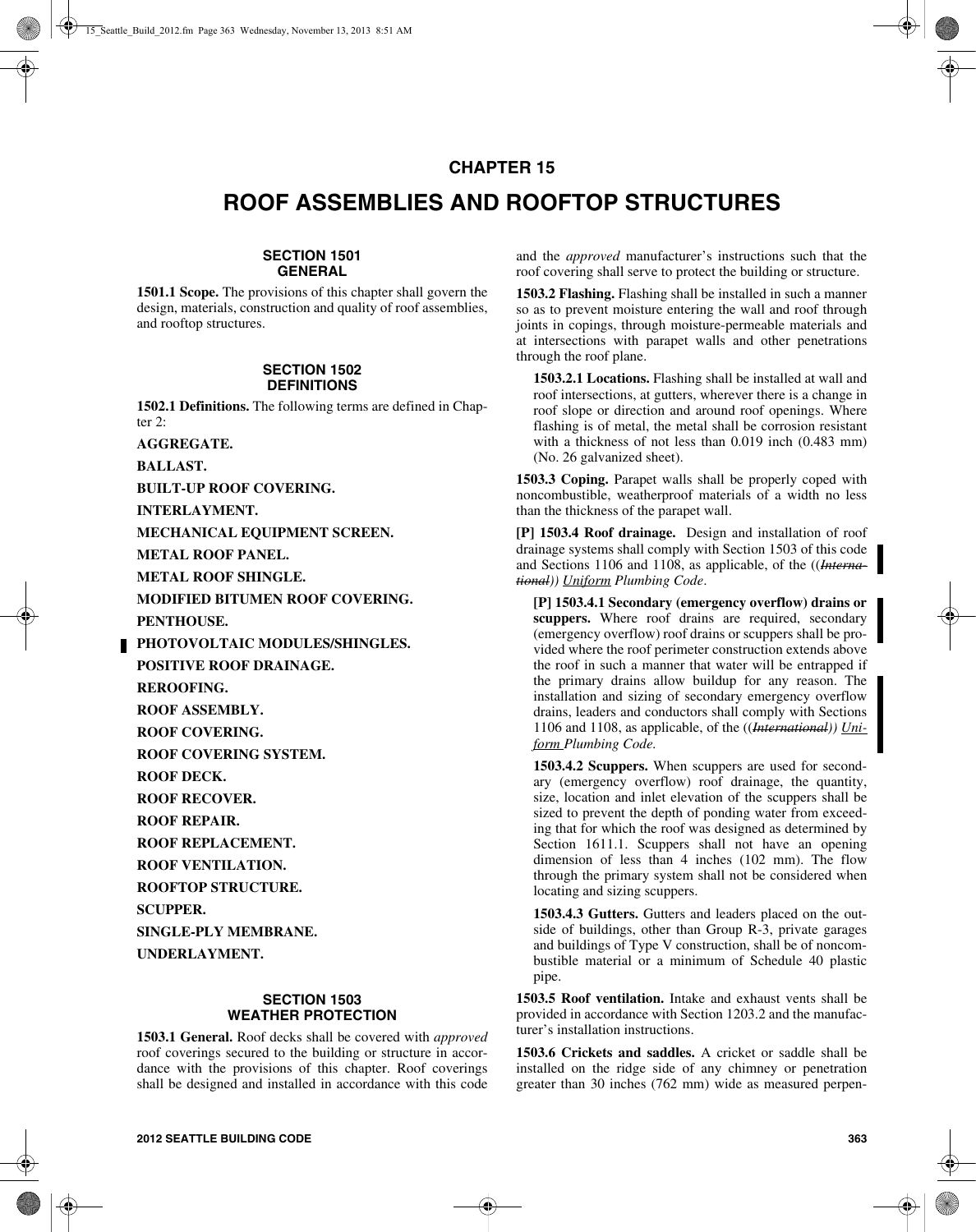dicular to the slope. Cricket or saddle coverings shall be sheet metal or of the same material as the roof covering.

**Exception:** Unit skylights installed in accordance with Section 2405.5 and flashed in accordance with the manufacturer's instructions shall be permitted to be installed without a cricket or saddle.

## **SECTION 1504 PERFORMANCE REQUIREMENTS**

**1504.1 Wind resistance of roofs.** Roof decks and roof coverings shall be designed for wind loads in accordance with Chapter 16 and Sections 1504.2, 1504.3 and 1504.4.

**1504.1.1 Wind resistance of asphalt shingles.** Asphalt shingles shall comply with Section 1507.2.7.

**1504.2 Wind resistance of clay and concrete tile.** Wind loads on clay and concrete tile roof coverings shall be in accordance with Section 1609.5.

**1504.3 Wind resistance of nonballasted roofs.** Roof coverings installed on roofs in accordance with Section 1507 that are mechanically attached or adhered to the roof deck shall be designed to resist the design wind load pressures for components and cladding in accordance with Section 1609.

**1504.3.1 Other roof systems.** Roof systems with built-up, modified bitumen, fully adhered or mechanically attached single-ply through fastened metal panel roof systems, and other types of membrane roof coverings shall also be tested in accordance with FM 4474, UL 580 or UL 1897.

**1504.3.2 Metal panel roof systems.** Metal panel roof systems through fastened or standing seam shall be tested in accordance with UL 580 or ASTM E 1592.

**Exception:** Metal roofs constructed of cold-formed steel, where the roof deck acts as the roof covering and provides both weather protection and support for structural loads, shall be permitted to be designed and tested in accordance with the applicable referenced structural design standard in Section 2210.1.

**1504.4 Ballasted low-slope roof systems.** Ballasted lowslope (roof slope  $\langle 2:12 \rangle$  single-ply roof system coverings installed in accordance with Sections 1507.12 and 1507.13 shall be designed in accordance with Section 1504.8 and ANSI/SPRI RP-4.

**1504.5 Edge securement for low-slope roofs.** Low-slope built-up, modified bitumen and single-ply roof system metal edge securement, except gutters, shall be designed and installed for wind loads in accordance with Chapter 16 and tested for resistance in accordance with Test Methods RE-1, RE-2 and RE-3 of ANSI/SPRI ES-1, except  $V_{ult}$  wind speed shall be determined from Figure 1609A, 1609B, or 1609C as applicable.

**1504.6 Physical properties.** Roof coverings installed on low-slope roofs (roof slope  $\lt$  2:12) in accordance with Section 1507 shall demonstrate physical integrity over the working life of the roof based upon 2,000 hours of exposure to accelerated weathering tests conducted in accordance with ASTM G 152, ASTM G 155 or ASTM G 154. Those roof coverings that are subject to cyclical flexural response due to wind loads shall not demonstrate any significant loss of tensile strength for unreinforced membranes or breaking strength for reinforced membranes when tested as herein required.

**1504.7 Impact resistance.** Roof coverings installed on lowslope roofs (roof slope  $\lt$  2:12) in accordance with Section 1507 shall resist impact damage based on the results of tests conducted in accordance with ASTM D 3746, ASTM D 4272, CGSB 37-GP-52M or the "Resistance to Foot Traffic Test" in Section 5.5 of FM 4470.

**1504.8 Aggregate.** Aggregate used as surfacing for roof coverings and aggregate, gravel or stone used as ballast shall not be used on the roof of a building located in a hurricane-prone region as defined in Section 202, or on any other building with a mean roof height exceeding that permitted by Table 1504.8 based on the exposure category and basic wind speed at the site.

**TABLE 1504.8 MAXIMUM ALLOWABLE MEAN ROOF HEIGHT PERMITTED FOR BUILDINGS WITH AGGREGATE ON THE ROOF IN AREAS OUTSIDE A HURRICANE-PRONE REGION**

|                                                                             | MAXIMUM MEAN ROOF HEIGHT (ft) <sup>a, c</sup> |    |           |  |
|-----------------------------------------------------------------------------|-----------------------------------------------|----|-----------|--|
| <b>NOMINAL DESIGN WIND</b><br>SPEED, $V_{\text{asc}}$ (mph) <sup>b, d</sup> | <b>Exposure category</b>                      |    |           |  |
|                                                                             | в                                             | С  | D         |  |
| 85                                                                          | 170                                           | 60 | 30        |  |
| 90                                                                          | 110                                           | 35 | 15        |  |
| 95                                                                          | 75                                            | 20 | <b>NP</b> |  |
| 100                                                                         | 55                                            | 15 | NP        |  |
| 105                                                                         | 40                                            | NP | NP        |  |
| 110                                                                         | 30                                            | NP | NP        |  |
| 115                                                                         | 20                                            | NP | <b>NP</b> |  |
| 120                                                                         | 15                                            | NP | NP        |  |
| Greater than 120                                                            | NP                                            | NP | NP        |  |

For SI: 1 foot =  $304.8$  mm; 1 mile per hour =  $0.447$  m/s.

a. Mean roof height as defined in ASCE 7.

b. For intermediate values of  $V_{\text{asd}}$ , the height associated with the next higher value of  $V_{\text{asd}}$  shall be used, or direct interpolation is permitted.

c. NP = gravel and stone not permitted for any roof height.

d. *Vasd* shall be determined in accordance with Section 1609.3.1.

### **SECTION 1505 FIRE CLASSIFICATION**

**1505.1 General.** Roof assemblies shall be divided into the classes defined below. Class A, B and C roof assemblies and roof coverings required to be listed by this section shall be tested in accordance with ASTM E 108 or UL 790. In addition, *fire-retardant-treated wood* roof coverings shall be tested in accordance with ASTM D 2898. The minimum roof coverings installed on buildings shall comply with Table 1505.1 based on the type of construction of the building.

**Exception:** Skylights and sloped glazing that comply with Chapter 24 or Section 2610.

П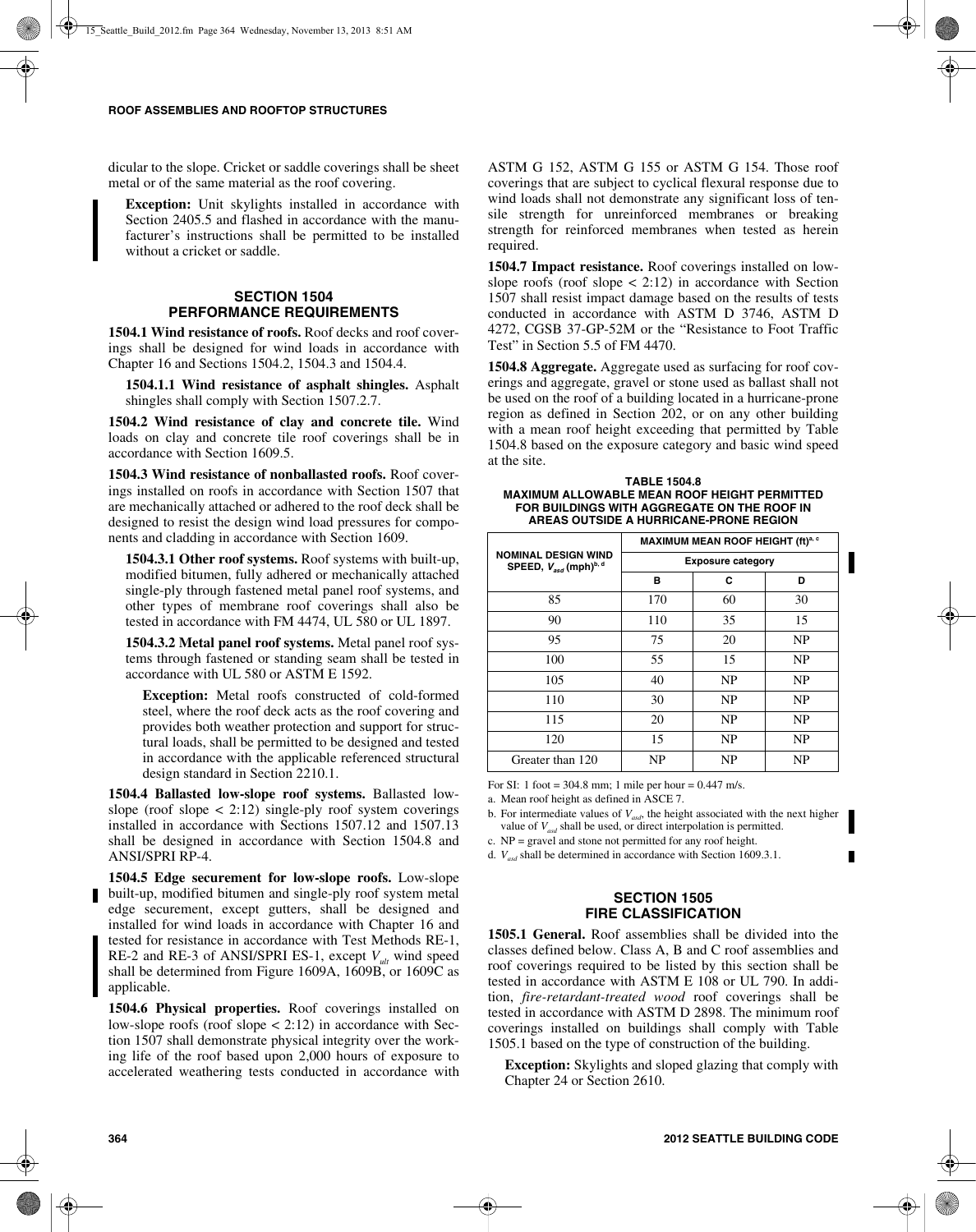| TABLE $1505.1($ <sup>(a</sup> )) <sup>b</sup> |
|-----------------------------------------------|
| <b>MINIMUM ROOF COVERING CLASSIFICATION</b>   |
| FOR TYPES OF CONSTRUCTION                     |

|  |              | $IA$   IB   IIA   IIB   IIIA   IIIB   IV   VA   VB                                                                                                       |  |  |
|--|--------------|----------------------------------------------------------------------------------------------------------------------------------------------------------|--|--|
|  | $\mathbf{B}$ | $\begin{array}{c c c c c c c c c} \hline \end{array}$ $\begin{array}{c c c c c} \hline \text{C}^{\text{c}} & \text{B} & \text{B} & \text{B} \end{array}$ |  |  |

For SI: 1 foot = 304.8 mm, 1 square foot =  $0.0929$  m<sup>2</sup>.

((a.Unless otherwise required in accordance with the *International Wildland-Urban Interface Code* or due to the location of the building within a fire district in accordance with Appendix D.))

- b. Nonclassified roof coverings shall be permitted on buildings of Group R-3 and Group U occupancies, where there is a minimum fire-separation distance of 6 feet measured from the leading edge of the roof.
- c. Buildings that are not more than two stories above grade plane and having not more than 6,000 square feet of projected roof area and where there is a minimum 10-foot fire-separation distance from the leading edge of the roof to a lot line on all sides of the building, except for street fronts or public ways, shall be permitted to have roofs of No. 1 cedar or redwood shakes and No. 1 shingles constructed in accordance with Section 1505.7.

**1505.2 Class A roof assemblies.** Class A roof assemblies are those that are effective against severe fire test exposure. Class A roof assemblies and roof coverings shall be *listed* and identified as Class A by an *approved* testing agency. Class A roof assemblies shall be permitted for use in buildings or structures of all types of construction.

#### **Exceptions:**

- 1. Class A roof assemblies include those with coverings of brick, masonry or an exposed concrete roof deck.
- 2. Class A roof assemblies also include ferrous or copper shingles or sheets, metal sheets and shingles, clay or concrete roof tile or slate installed on noncombustible decks or ferrous, copper or metal sheets installed without a roof deck on noncombustible framing.
- 3. Class A roof assemblies include minimum 16 oz/sq. ft.  $(0.0416 \text{ kg/m}^2)$  copper sheets installed over combustible decks.

**1505.3 Class B roof assemblies.** Class B roof assemblies are those that are effective against moderate fire-test exposure. Class B roof assemblies and roof coverings shall be *listed* and identified as Class B by an *approved* testing agency.

**1505.4 Class C roof assemblies.** Class C roof assemblies are those that are effective against light fire-test exposure. Class C roof assemblies and roof coverings shall be *listed* and identified as Class C by an *approved* testing agency.

**1505.5 Nonclassified roofing.** Nonclassified roofing is *approved* material that is not *listed* as a Class A, B or C roof covering.

**1505.6 Fire-retardant-treated wood shingles and shakes.** *Fire-retardant-treated wood* shakes and shingles shall be treated by impregnation with chemicals by the full-cell vacuum-pressure process, in accordance with AWPA C1. Each bundle shall be marked to identify the manufactured unit and the manufacturer, and shall also be labeled to identify the classification of the material in accordance with the testing required in Section 1505.1, the treating company and the quality control agency.

**1505.7 Special purpose roofs.** Special purpose wood shingle or wood shake roofing shall conform with the grading and application requirements of Section 1507.8 or 1507.9. In addition, an underlayment of  $\frac{5}{8}$ -inch (15.9 mm) Type X water-resistant gypsum backing board or gypsum sheathing shall be placed under minimum nominal  $\frac{1}{2}$ -inch-thick (12.7) mm) wood structural panel solid sheathing or 1-inch (25 mm) nominal spaced sheathing.

**1505.8 Photovoltaic systems.** Rooftop installed photovoltaic systems that are adhered or attached to the roof covering or photovoltaic modules/shingles installed as roof coverings shall be labeled to identify their fire classification in accordance with the testing required in Section 1505.1.

## **SECTION 1506 MATERIALS**

**1506.1 Scope.** The requirements set forth in this section shall apply to the application of roof-covering materials specified herein. Roof coverings shall be applied in accordance with this chapter and the manufacturer's installation instructions. Installation of roof coverings shall comply with the applicable provisions of Section 1507.

**1506.2 Compatibility of materials.** Roofs and roof coverings shall be of materials that are compatible with each other and with the building or structure to which the materials are applied.

**1506.3 Material specifications and physical characteristics.** Roof-covering materials shall conform to the applicable standards *listed* in this chapter. In the absence of applicable standards or where materials are of questionable suitability, testing by an *approved* agency shall be required by the *building code official* to determine the character, quality and limitations of application of the materials.

**1506.4 Product identification.** Roof-covering materials shall be delivered in packages bearing the manufacturer's identifying marks and *approved* testing agency labels required in accordance with Section 1505. Bulk shipments of materials shall be accompanied with the same information issued in the form of a certificate or on a bill of lading by the manufacturer.

## **SECTION 1507 REQUIREMENTS FOR ROOF COVERINGS**

**1507.1 Scope.** Roof coverings shall be applied in accordance with the applicable provisions of this section and the manufacturer's installation instructions.

**1507.2 Asphalt shingles.** The installation of asphalt shingles shall comply with the provisions of this section.

**1507.2.1 Deck requirements.** Asphalt shingles shall be fastened to solidly sheathed decks.

**1507.2.2 Slope.** Asphalt shingles shall only be used on roof slopes of two units vertical in 12 units horizontal (17 percent slope) or greater. For roof slopes from two units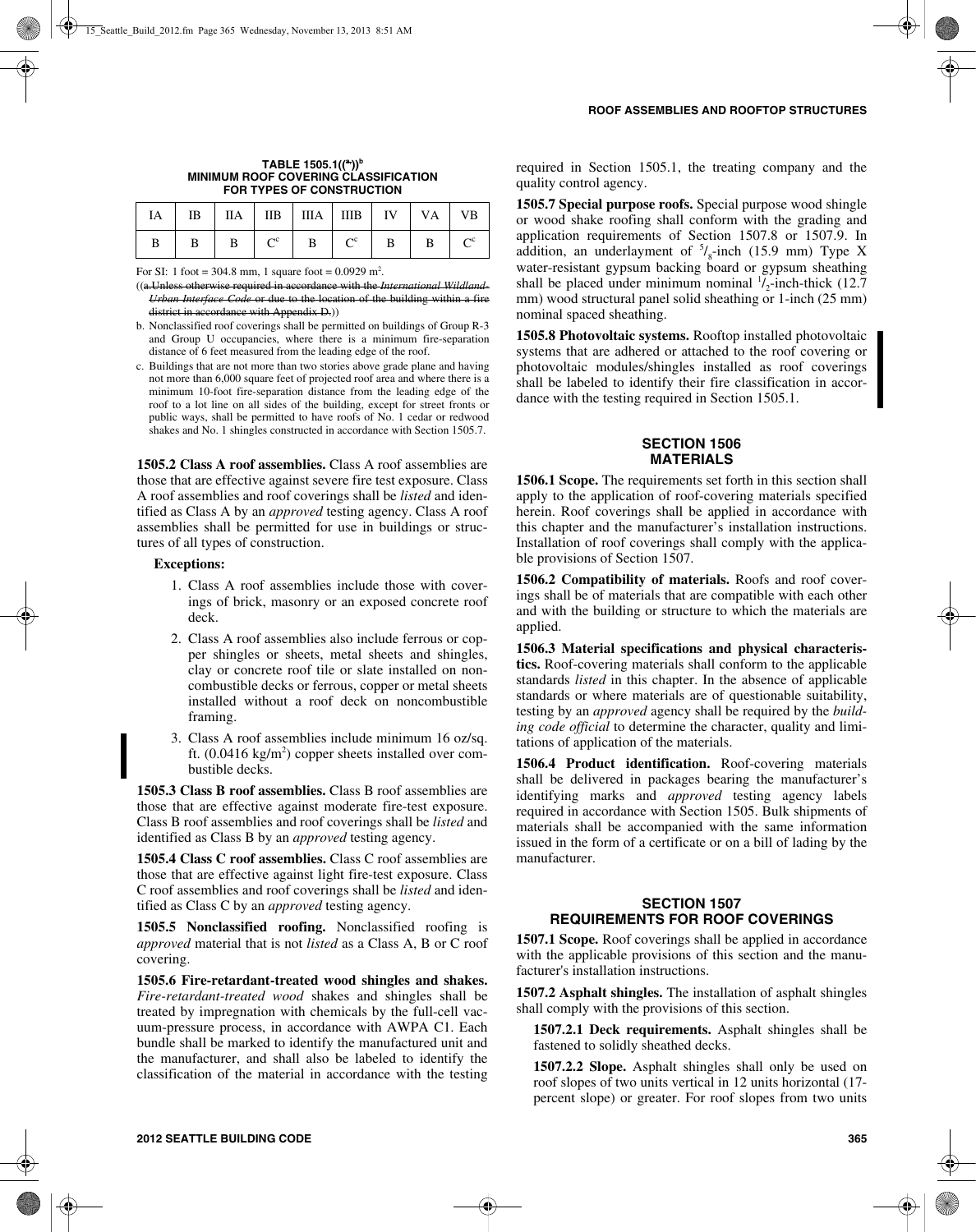vertical in 12 units horizontal (17-percent slope) up to four units vertical in 12 units horizontal (33-percent slope), double underlayment application is required in accordance with Section 1507.2.8.

**1507.2.3 Underlayment.** Unless otherwise noted, required underlayment shall conform to ASTM D 226, Type I, ASTM D 4869, Type I, or ASTM D 6757.

**1507.2.4 Self-adhering polymer modified bitumen sheet.** Self-adhering polymer modified bitumen sheet shall comply with ASTM D 1970.

**1507.2.5 Asphalt shingles.** Asphalt shingles shall comply with ASTM D 225 or ASTM D 3462.

**1507.2.6 Fasteners.** Fasteners for asphalt shingles shall be galvanized, stainless steel, aluminum or copper roofing nails, minimum 12 gage [0.105 inch (2.67 mm)] shank with a minimum  $\frac{3}{8}$  inch-diameter (9.5 mm) head, of a length to penetrate through the roofing materials and a minimum of  $\frac{3}{4}$  inch (19.1 mm) into the roof sheathing. Where the roof sheathing is less than  $\frac{3}{4}$  inch (19.1 mm) thick, the nails shall penetrate through the sheathing. Fasteners shall comply with ASTM F 1667.

**1507.2.7 Attachment.** Asphalt shingles shall have the minimum number of fasteners required by the manufacturer, but not less than four fasteners per strip shingle or two fasteners per individual shingle. Where the roof slope exceeds 21 units vertical in 12 units horizontal (21:12), shingles shall be installed as required by the manufacturer.

**1507.2.7.1 Wind resistance.** Asphalt shingles shall be tested in accordance with ASTM D 7158. Asphalt shingles shall meet the classification requirements of Table 1507.2.7.1(1) for the appropriate maximum basic wind speed. Asphalt shingle packaging shall bear a label to indicate compliance with ASTM D 7158 and the required classification in Table 1507.2.7.1(1).

**Exception:** Asphalt shingles not included in the scope of ASTM D 7158 shall be tested and labeled to indicate compliance with ASTM D 3161 and the required classification in Table 1507.2.7.1(2).

| 11001 0111110220 LERAO HIL <i>D</i> 7100                          |                                             |  |  |
|-------------------------------------------------------------------|---------------------------------------------|--|--|
| <b>NOMINAL DESIGN</b><br>WIND SPEED, $V_{asd}$ <sup>b</sup> (mph) | <b>CLASSIFICATION</b><br><b>REQUIREMENT</b> |  |  |
| 85                                                                | D, G or H                                   |  |  |
| 90                                                                | D, G or H                                   |  |  |
| 100                                                               | G or H                                      |  |  |
| 110                                                               | G or H                                      |  |  |
| 120                                                               | G or H                                      |  |  |
| 130                                                               | H                                           |  |  |
| 140                                                               | H                                           |  |  |
| 150                                                               | Н                                           |  |  |

#### **TABLE 1507.2.7.1(1) CLASSIFICATION OF ASPHALT ROOF SHINGLES PER ASTM D 7158a**

For SI: 1 foot =  $304.8$  mm; 1 mph =  $0.447$  m/s.

a. The standard calculations contained in ASTM D 7158 assume exposure category B or C and building height of 60 feet or less. Additional calculations are required for conditions outside of these assumptions.

b. *Vasd* shall be determined in accordance with Section 1609.3.1.

| <b>NOMINAL DESIGN</b><br>WIND SPEED, $V_{asd}$ <sup>a</sup> (mph) | <b>CLASSIFICATION</b><br><b>REQUIREMENT</b> |
|-------------------------------------------------------------------|---------------------------------------------|
| 85                                                                | A, D or F                                   |
| 90                                                                | A, D or F                                   |
| 100                                                               | A, D or F                                   |
| 110                                                               | F                                           |
| 120                                                               | F                                           |
| 130                                                               | F                                           |
| 140                                                               | F                                           |
| 150                                                               | F                                           |

#### **TABLE 1507.2.7.1(2) CLASSIFICATION OF ASPHALT SHINGLES PER ASTM D 3161**

For SI: 1 mph = 0.447 m/s.

a. *Vasd* shall be determined in accordance with Section 1609.3.1.

**1507.2.8 Underlayment application.** For roof slopes from two units vertical in 12 units horizontal (17-percent slope) and up to four units vertical in 12 units horizontal (33-percent slope), underlayment shall be two layers applied in the following manner. Apply a minimum 19 inch-wide (483 mm) strip of underlayment felt parallel with and starting at the eaves, fastened sufficiently to hold in place. Starting at the eave, apply 36-inch-wide (914 mm) sheets of underlayment overlapping successive sheets 19 inches (483 mm), by fastened sufficiently to hold in place. Distortions in the underlayment shall not interfere with the ability of the shingles to seal. For roof slopes of four units vertical in 12 units horizontal (33-percent slope) or greater, underlayment shall be one layer applied in the following manner. Underlayment shall be applied shingle fashion, parallel to and starting from the eave and lapped 2 inches (51 mm), fastened sufficiently to hold in place. Distortions in the underlayment shall not interfere with the ability of the shingles to seal.

**1507.2.8.1 High wind attachment.** Underlayment applied in areas subject to high winds  $[V_{asd}]$  greater than 110 mph (49 m/s) as determined in accordance with Section 1609.3.1] shall be applied with corrosion-resistant fasteners in accordance with the manufacturer's instructions. Fasteners are to be applied along the overlap at a maximum spacing of 36 inches (914 mm) on center.

Underlayment installed where  $V_{asd}$ , in accordance with Section 1609.3.1, equals or exceeds 120 mph (54 m/s) shall comply with ASTM D 226 Type II, ASTM D 4869 Type IV, or ASTM D 6757. The underlayment shall be attached in a grid pattern of 12 inches (305 mm) between side laps with a 6-inch (152 mm) spacing at the side laps. Underlayment shall be applied in accordance with Section 1507.2.8 except all laps shall be a minimum of 4 inches (102 mm). Underlayment shall be attached using metal or plastic cap nails with a head diameter of not less than 1 inch (25 mm) with a thickness of at least 32-gauge [0.0134 inch (0.34 mm)] sheet metal. The cap nail shank shall be a minimum of 12 gauge [0.105 inch (2.67 mm)] with a length to penetrate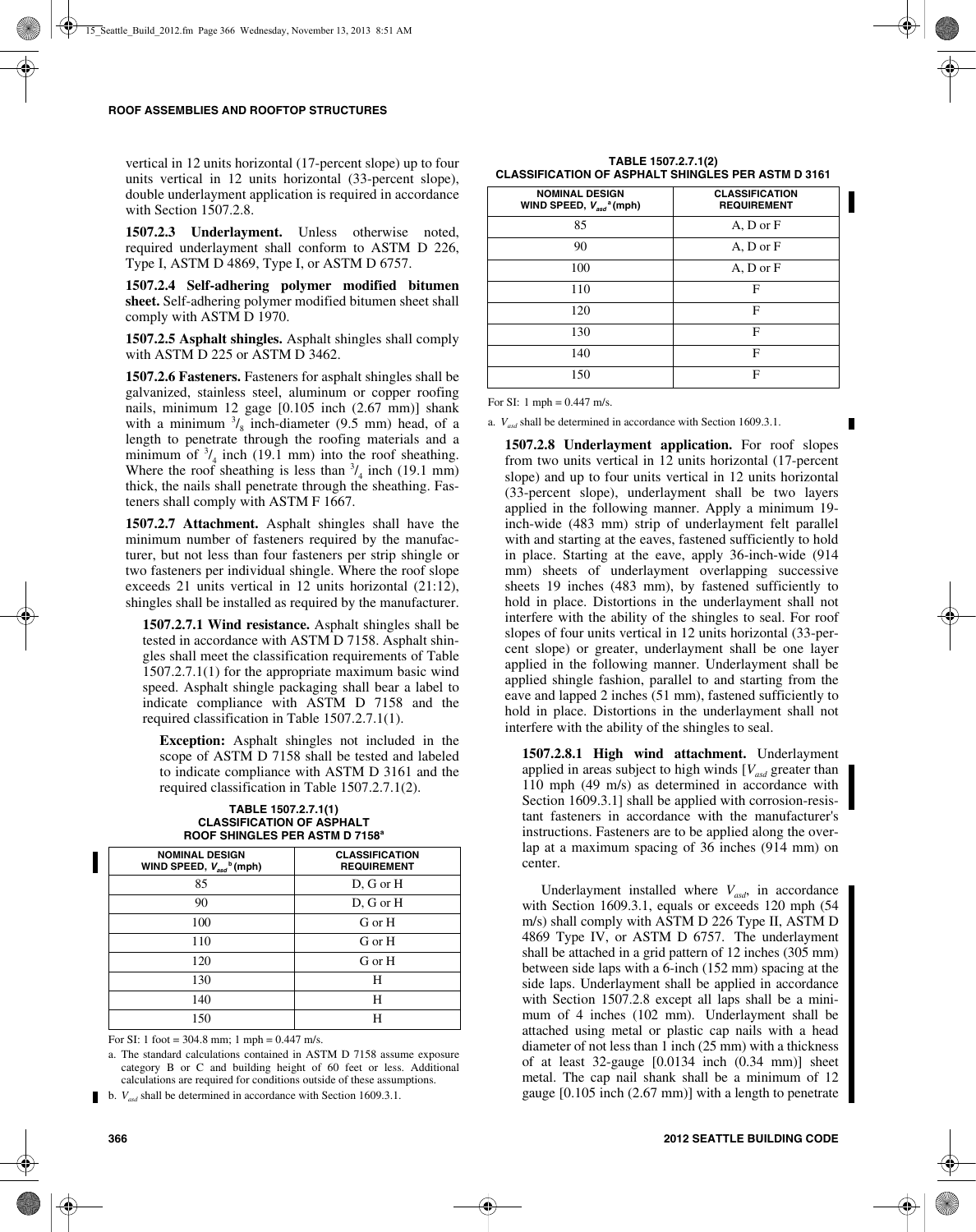through the roof sheathing or a minimum of  $\frac{3}{4}$  inch (19.1 mm) into the roof sheathing.

**Exception:** As an alternative, adhered underlayment complying with ASTM D 1970 shall be permitted.

**1507.2.8.2 Ice barrier.** In areas where there has been a history of ice forming along the eaves causing a backup of water, an ice barrier that consists of at least two layers of underlayment cemented together or of a selfadhering polymer modified bitumen sheet shall be used in lieu of normal underlayment and extend from the lowest edges of all roof surfaces to a point at least 24 inches (610 mm) inside the *exterior wall* line of the building.

**Exception:** Detached accessory structures that contain no conditioned floor area.

**1507.2.9 Flashings.** Flashing for asphalt shingles shall comply with this section. Flashing shall be applied in accordance with this section and the asphalt shingle manufacturer's printed instructions.

**1507.2.9.1 Base and cap flashing.** Base and cap flashing shall be installed in accordance with the manufacturer's instructions. Base flashing shall be of either corrosion-resistant metal of minimum nominal 0.019 inch (0.483 mm) thickness or mineral-surfaced roll roofing weighing a minimum of 77 pounds per 100 square feet  $(3.76 \text{ kg/m}^2)$ . Cap flashing shall be corrosion-resistant metal of minimum nominal 0.019-inch (0.483 mm) thickness.

**1507.2.9.2 Valleys.** Valley linings shall be installed in accordance with the manufacturer's instructions before applying shingles. Valley linings of the following types shall be permitted:

- 1. For open valleys (valley lining exposed) lined with metal, the valley lining shall be at least 24 inches (610 mm) wide and of any of the corrosion-resistant metals in Table 1507.2.9.2.
- 2. For open valleys, valley lining of two plies of mineral-surfaced roll roofing complying with

ASTM D 3909 or ASTM D 6380 shall be permitted. The bottom layer shall be 18 inches (457 mm) and the top layer a minimum of 36 inches (914 mm) wide.

3. For closed valleys (valleys covered with shingles), valley lining of one ply of smooth roll roofing complying with ASTM D 6380, and at least 36 inches (914 mm) wide or types as described in Item 1 or 2 above shall be permitted. Self-adhering polymer modified bitumen underlayment complying with ASTM D 1970 shall be permitted in lieu of the lining material.

**1507.2.9.3 Drip edge.** Provide drip edge at eaves and gables of shingle roofs. Overlap to be a minimum of 2 inches (51 mm). Eave drip edges shall extend  $\frac{1}{4}$  inch (6.4 mm) below sheathing and extend back on the roof a minimum of 2 inches (51 mm). Drip edge shall be mechanically fastened a maximum of 12 inches (305 mm) o.c.

**1507.3 Clay and concrete tile.** The installation of clay and concrete tile shall comply with the provisions of this section.

**1507.3.1 Deck requirements.** Concrete and clay tile shall be installed only over solid sheathing or spaced structural sheathing boards.

**1507.3.2 Deck slope.** Clay and concrete roof tile shall be installed on roof slopes of  $2^{1/2}$  units vertical in 12 units horizontal (21-percent slope) or greater. For roof slopes from  $2^{1/2}$  units vertical in 12 units horizontal (21-percent slope) to four units vertical in 12 units horizontal (33-percent slope), double underlayment application is required in accordance with Section 1507.3.3.

**1507.3.3 Underlayment.** Unless otherwise noted, required underlayment shall conform to: ASTM D 226, Type II; ASTM D 2626 or ASTM D 6380, Class M mineral-surfaced roll roofing.

**1507.3.3.1 Low-slope roofs.** For roof slopes from  $2^{1/2}$ units vertical in 12 units horizontal (21-percent slope), up to four units vertical in 12 units horizontal (33-per-

| <b>MATERIAL</b>               | <b>MINIMUM THICKNESS</b> | <b>GAGE</b>          | <b>WEIGHT</b>                     |
|-------------------------------|--------------------------|----------------------|-----------------------------------|
| Aluminum                      | $0.024$ in.              |                      |                                   |
| Cold-rolled copper            | $0.0216$ in.             |                      | ASTM B 370, 16 oz. per square ft. |
| Copper                        |                          |                      | 16 <sub>oz</sub>                  |
| Galvanized steel              | $0.0179$ in.             | 26 (zinc-coated G90) |                                   |
| High-yield copper             | $0.0162$ in.             |                      | ASTM B 370, 12 oz. per square ft. |
| Lead                          |                          |                      | 2.5 pounds                        |
| Lead-coated copper            | $0.0216$ in.             |                      | ASTM B 101, 16 oz. per square ft. |
| Lead-coated high-yield copper | $0.0162$ in.             |                      | ASTM B 101, 12 oz. per square ft. |
| Painted terne                 |                          |                      | 20 pounds                         |
| Stainless steel               |                          | 28                   |                                   |
| Zinc alloy                    | $0.027$ in.              |                      |                                   |

**TABLE 1507.2.9.2 VALLEY LINING MATERIAL**

For SI: 1 inch = 25.4 mm, 1 pound = 0.454 kg, 1 ounce = 28.35 g, 1 square foot = 0.093 m<sup>2</sup>.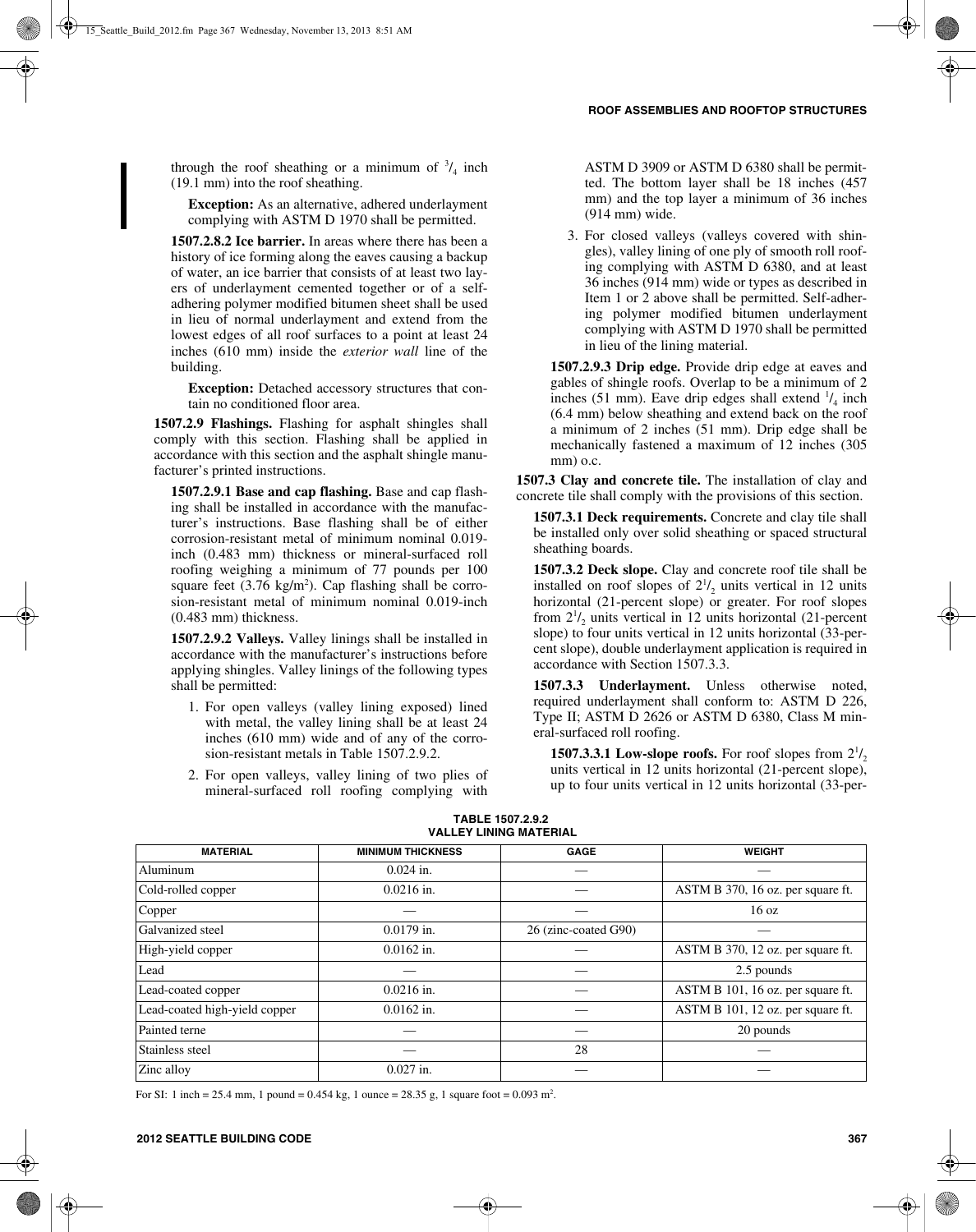cent slope), underlayment shall be a minimum of two layers applied as follows:

- 1. Starting at the eave, a 19-inch (483 mm) strip of underlayment shall be applied parallel with the eave and fastened sufficiently in place.
- 2. Starting at the eave, 36-inch-wide (914 mm) strips of underlayment felt shall be applied overlapping successive sheets 19 inches (483 mm) and fastened sufficiently in place.

**1507.3.3.2 High-slope roofs.** For roof slopes of four units vertical in 12 units horizontal (33-percent slope) or greater, underlayment shall be a minimum of one layer of underlayment felt applied shingle fashion, parallel to, and starting from the eaves and lapped 2 inches (51 mm), fastened only as necessary to hold in place.

**1507.3.3.3 High wind attachment.** Underlayment applied in areas subject to high wind  $[V_{ad}]$  greater than 110 mph (49 m/s) as determined in accordance with Section 1609.3.1] shall be applied with corrosion-resistant fasteners in accordance with the manufacturer's installation instructions. Fasteners are to be applied along the overlap not farther apart than 36 inches (914 mm) on center.

Underlayment installed where  $V_{\text{add}}$ , in accordance with Section 1609.3.1, equals or exceeds 120 mph (54 m/s) shall be attached in a grid pattern of 12 inches (305 mm) between side laps with a 6-inch (152 mm) spacing at the side laps. Underlayment shall be applied in accordance with Sections 1507.3.3.1 and 1507.3.3.2 except all laps shall be a minimum of 4 inches (102 mm). Underlayment shall be attached using metal or plastic cap nails with a head diameter of not less than 1 inch (25 mm) with a thickness of at least 32-gauge [0.0134 inch (0.34 mm)] sheet metal. The cap nail shank shall be a minimum of 12 gauge [0.105 inch (2.67 mm)] with a length to penetrate through the roof sheathing or a minimum of  $\frac{3}{4}$  inch (19.1 mm) into the roof sheathing.

**Exception:** As an alternative, adhered underlayment complying with ASTM D 1970 shall be permitted.

**1507.3.4 Clay tile.** Clay roof tile shall comply with ASTM C 1167.

**1507.3.5 Concrete tile.** Concrete roof tile shall comply with ASTM C 1492.

**1507.3.6 Fasteners.** Tile fasteners shall be corrosion resistant and not less than 11 gage,  $\frac{5}{16}$ -inch (8.0 mm) head, and of sufficient length to penetrate the deck a minimum of  $\frac{3}{4}$ inch (19.1 mm) or through the thickness of the deck, whichever is less. Attaching wire for clay or concrete tile shall not be smaller than 0.083 inch (2.1 mm). Perimeter fastening areas include three tile courses but not less than 36 inches (914 mm) from either side of hips or ridges and edges of eaves and gable rakes.

**1507.3.7 Attachment.** Clay and concrete roof tiles shall be fastened in accordance with Table 1507.3.7.

**1507.3.8 Application.** Tile shall be applied according to the manufacturer's installation instructions, based on the following:

- 1. Climatic conditions.
- 2. Roof slope.
- 3. Underlayment system.
- 4. Type of tile being installed.

**1507.3.9 Flashing.** At the juncture of the roof vertical surfaces, flashing and counterflashing shall be provided in accordance with the manufacturer's installation instructions, and where of metal, shall not be less than 0.019-inch (0.48 mm) (No. 26 galvanized sheet gage) corrosion-resistant metal. The valley flashing shall extend at least 11 inches (279 mm) from the centerline each way and have a splash diverter rib not less than 1 inch (25 mm) high at the flow line formed as part of the flashing. Sections of flashing shall have an end lap of not less than 4 inches (102 mm). For roof slopes of three units vertical in 12 units horizontal (25-percent slope) and over, the valley flashing shall have a 36-inch-wide (914 mm) underlayment of either one layer of Type I underlayment running the full length of the valley, or a self-adhering polymer-modified bitumen sheet complying with ASTM D 1970, in addition to other required underlayment. In areas where the average daily temperature in January is  $25^{\circ}F$  (-4 $^{\circ}C$ ) or less or where there is a possibility of ice forming along the eaves causing a backup of water, the metal valley flashing underlayment shall be solid cemented to the roofing underlayment for slopes under seven units vertical in 12 units horizontal (58-percent slope) or self-adhering polymer-modified bitumen sheet shall be installed.

**1507.4 Metal roof panels.** The installation of metal roof panels shall comply with the provisions of this section.

**1507.4.1 Deck requirements.** Metal roof panel roof coverings shall be applied to a solid or closely fitted deck, except where the roof covering is specifically designed to be applied to spaced supports.

**1507.4.2 Deck slope.** Minimum slopes for metal roof panels shall comply with the following:

- 1. The minimum slope for lapped, nonsoldered seam metal roofs without applied lap sealant shall be three units vertical in 12 units horizontal (25-percent slope).
- 2. The minimum slope for lapped, nonsoldered seam metal roofs with applied lap sealant shall be one-half unit vertical in 12 units horizontal (4-percent slope). Lap sealants shall be applied in accordance with the *approved* manufacturer's installation instructions.
- 3. The minimum slope for standing seam of roof systems shall be one-quarter unit vertical in 12 units horizontal (2-percent slope).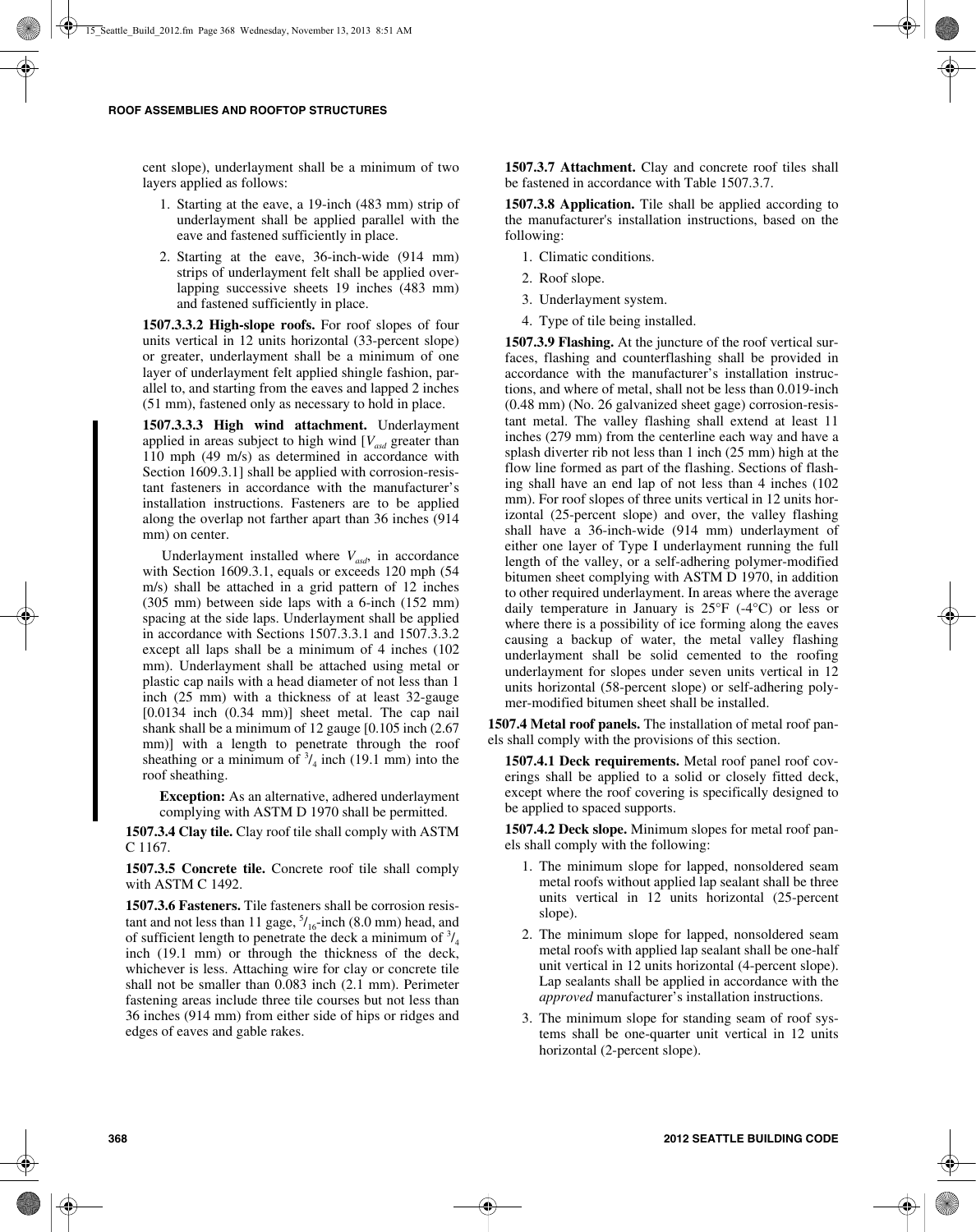| <b>GENERAL - CLAY OR CONCRETE ROOF TILE</b>                                                                                                                       |                            |                                                                                                                                                                                                                                                    |                                                                                                                                                                                          |                                                                                                                                                                                                 |  |
|-------------------------------------------------------------------------------------------------------------------------------------------------------------------|----------------------------|----------------------------------------------------------------------------------------------------------------------------------------------------------------------------------------------------------------------------------------------------|------------------------------------------------------------------------------------------------------------------------------------------------------------------------------------------|-------------------------------------------------------------------------------------------------------------------------------------------------------------------------------------------------|--|
| <b>Maximum Nominal Design</b><br>Wind Speed, V <sub>asd</sub> <sup>f</sup> (mph)                                                                                  | Mean roof height<br>(feet) | Roof slope $<$ 3:12                                                                                                                                                                                                                                |                                                                                                                                                                                          | Roof slope 3:12 and over                                                                                                                                                                        |  |
| 85                                                                                                                                                                | $0 - 60$                   |                                                                                                                                                                                                                                                    |                                                                                                                                                                                          | One fastener per tile. Flat tile Two fasteners per tile. Only one fastener on slopes of 7:12<br>without vertical laps, two fas- and less for tiles with installed weight exceeding 7.5 lbs./sq. |  |
| 100                                                                                                                                                               | $0 - 40$                   | teners per tile.<br>ft. having a width no greater than 16 inches.                                                                                                                                                                                  |                                                                                                                                                                                          |                                                                                                                                                                                                 |  |
| 100                                                                                                                                                               | $>40-60$                   | The head of all tiles shall be nailed. The nose of all eave tiles shall be fastened with<br>approved clips. All rake tiles shall be nailed with two nails. The nose of all ridge, hip and<br>rake tiles shall be set in a bead of roofer's mastic. |                                                                                                                                                                                          |                                                                                                                                                                                                 |  |
| 110                                                                                                                                                               | $0 - 60$                   |                                                                                                                                                                                                                                                    | The fastening system shall resist the wind forces in Section 1609.5.3.                                                                                                                   |                                                                                                                                                                                                 |  |
| 120                                                                                                                                                               | $0 - 60$                   |                                                                                                                                                                                                                                                    | The fastening system shall resist the wind forces in Section 1609.5.3.                                                                                                                   |                                                                                                                                                                                                 |  |
| 130                                                                                                                                                               | $0 - 60$                   |                                                                                                                                                                                                                                                    | The fastening system shall resist the wind forces in Section 1609.5.3.                                                                                                                   |                                                                                                                                                                                                 |  |
| All                                                                                                                                                               | >60                        |                                                                                                                                                                                                                                                    | The fastening system shall resist the wind forces in Section 1609.5.3.                                                                                                                   |                                                                                                                                                                                                 |  |
| INTERLOCKING CLAY OR CONCRETE ROOF TILE WITH PROJECTING ANCHOR LUGS <sup>d, e</sup><br>(Installations on spaced/solid sheathing with battens or spaced sheathing) |                            |                                                                                                                                                                                                                                                    |                                                                                                                                                                                          |                                                                                                                                                                                                 |  |
| <b>Maximum Nominal Design</b><br>Wind Speed, $V_{asd}$ <sup>f</sup> (mph)                                                                                         | Mean roof height<br>(feet) | Roof slope $< 5:12$                                                                                                                                                                                                                                | Roof slope 5:12 < 12:12                                                                                                                                                                  | Roof slope<br>12:12 and over                                                                                                                                                                    |  |
| 85                                                                                                                                                                | $0 - 60$                   | Fasteners are not required.<br>Tiles with installed weight<br>less than 9 lbs./sq. ft. require                                                                                                                                                     | One fastener per tile every<br>other row. All perimeter tiles<br>require one fastener. Tiles                                                                                             | One fastener required for<br>every tile. Tiles with installed<br>weight less than 9 lbs./sq. ft.                                                                                                |  |
| 100                                                                                                                                                               | $0 - 40$                   | a minimum of one fastener<br>per tile.                                                                                                                                                                                                             | with installed weight less than<br>9 lbs./sq. ft. require a mini-<br>mum of one fastener per tile.                                                                                       | require a minimum of one<br>fastener per tile.                                                                                                                                                  |  |
| 100                                                                                                                                                               | $>40-60$                   | The head of all tiles shall be nailed. The nose of all eave tiles shall be fastened with<br>approved clips. All rake tiles shall be nailed with two nails The nose of all ridge, hip and<br>rake tiles shall be set in a bead of roofer's mastic.  |                                                                                                                                                                                          |                                                                                                                                                                                                 |  |
| 110                                                                                                                                                               | $0 - 60$                   | The fastening system shall resist the wind forces in Section 1609.5.3.                                                                                                                                                                             |                                                                                                                                                                                          |                                                                                                                                                                                                 |  |
| 120                                                                                                                                                               | $0 - 60$                   |                                                                                                                                                                                                                                                    | The fastening system shall resist the wind forces in Section 1609.5.3.                                                                                                                   |                                                                                                                                                                                                 |  |
| 130                                                                                                                                                               | $0 - 60$                   |                                                                                                                                                                                                                                                    | The fastening system shall resist the wind forces in Section 1609.5.3.                                                                                                                   |                                                                                                                                                                                                 |  |
| All                                                                                                                                                               | >60                        |                                                                                                                                                                                                                                                    | The fastening system shall resist the wind forces in Section 1609.5.3.                                                                                                                   |                                                                                                                                                                                                 |  |
|                                                                                                                                                                   |                            | (Installations on solid sheathing without battens)                                                                                                                                                                                                 | INTERLOCKING CLAY OR CONCRETE ROOF TILE WITH PROJECTING ANCHOR LUGS                                                                                                                      |                                                                                                                                                                                                 |  |
| <b>Maximum Nominal Design</b><br>Wind Speed, $V_{\text{asd}}$ <sup>†</sup> (mph)                                                                                  | Mean roof height<br>(feet) |                                                                                                                                                                                                                                                    | All roof slopes                                                                                                                                                                          |                                                                                                                                                                                                 |  |
| 85                                                                                                                                                                | $0 - 60$                   | One fastener per tile.                                                                                                                                                                                                                             |                                                                                                                                                                                          |                                                                                                                                                                                                 |  |
| 100                                                                                                                                                               | $0 - 40$                   | One fastener per tile.                                                                                                                                                                                                                             |                                                                                                                                                                                          |                                                                                                                                                                                                 |  |
| 100                                                                                                                                                               | $> 40-60$                  | rake tiles shall be set in a bead of roofer's mastic.                                                                                                                                                                                              | The head of all tiles shall be nailed. The nose of all eave tiles shall be fastened with<br>approved clips. All rake tiles shall be nailed with two nails The nose of all ridge, hip and |                                                                                                                                                                                                 |  |
| 110                                                                                                                                                               | $0 - 60$                   |                                                                                                                                                                                                                                                    | The fastening system shall resist the wind forces in Section 1609.5.3.                                                                                                                   |                                                                                                                                                                                                 |  |
| 120                                                                                                                                                               | $0 - 60$                   | The fastening system shall resist the wind forces in Section 1609.5.3.                                                                                                                                                                             |                                                                                                                                                                                          |                                                                                                                                                                                                 |  |
| 130                                                                                                                                                               | $0 - 60$                   | The fastening system shall resist the wind forces in Section 1609.5.3.                                                                                                                                                                             |                                                                                                                                                                                          |                                                                                                                                                                                                 |  |
| All                                                                                                                                                               | >60                        | The fastening system shall resist the wind forces in Section 1609.5.3.                                                                                                                                                                             |                                                                                                                                                                                          |                                                                                                                                                                                                 |  |

#### **TABLE 1507.3.7 CLAY AND CONCRETE TILE ATTACHMENTa, b, c**

For SI: 1 inch = 25.4 mm, 1 foot = 304.8 mm, 1 mile per hour = 0.447 m/s, 1 pound per square foot = 4.882 kg/m<sup>2</sup>.

a. Minimum fastener size. Corrosion-resistant nails not less than No. 11 gage with  $\frac{5}{16}$ -inch head. Fasteners shall be long enough to penetrate into the sheathing  $\frac{3}{16}$  inch or through the thickness of the sheat  $\frac{3}{4}$  inch or through the thickness of the sheathing, whichever is less. Attaching wire for clay and concrete tile shall not be smaller than 0.083 inch.

b. Snow areas. A minimum of two fasteners per tile are required or battens and one fastener.

c. Roof slopes greater than 24:12. The nose of all tiles shall be securely fastened.

d. Horizontal battens. Battens shall be not less than 1 inch by 2 inch nominal. Provisions shall be made for drainage by a minimum of  $\frac{1}{s}$ -inch riser at each nail or by 4-foot-long battens with at least a  $\frac{1}{2}$ -inch separation between battens. Horizontal battens are required for slopes over 7:12.

e. Perimeter fastening areas include three tile courses but not less than 36 inches from either side of hips or ridges and edges of eaves and gable rakes.

f. *Vasd* shall be determined in accordance with Section 1609.3.1.

L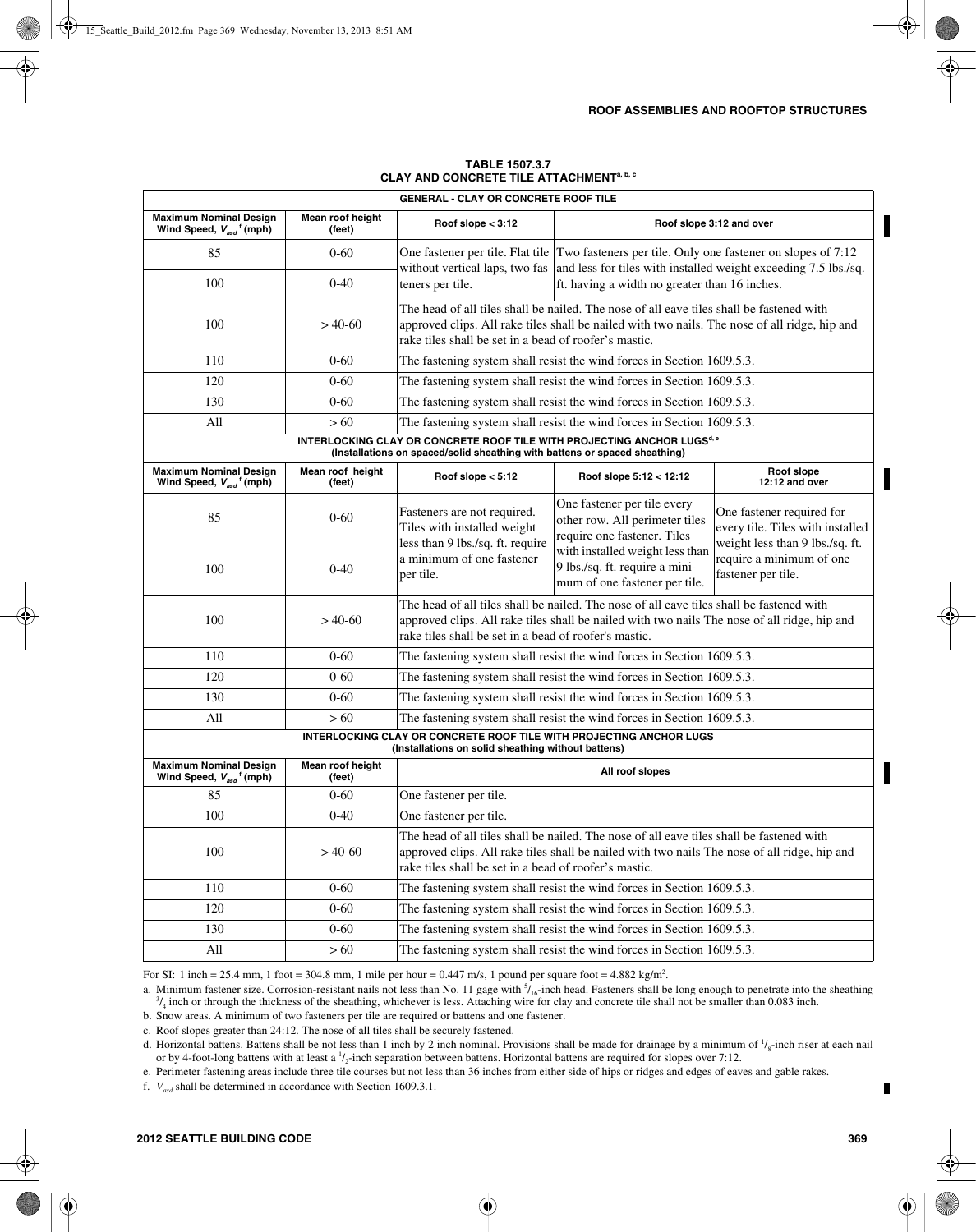| <b>ROOF</b><br><b>COVERING TYPE</b> | <b>STANDARD APPLICATION</b><br><b>RATE/THICKNESS</b> |
|-------------------------------------|------------------------------------------------------|
|                                     | ASTM B 209, 0.024 inch minimum thick-                |
| Aluminum                            | ness for roll-formed panels and 0.019 inch           |
|                                     | minimum thickness for press-formed                   |
|                                     | shingles.                                            |
| Aluminum-zinc alloy                 | <b>ASTM A 792 AZ 50</b>                              |
| coated steel                        |                                                      |
|                                     | ASTM B 370 minimum 16 oz./sq. ft. and                |
| Cold-rolled copper                  | 12 oz./sq. ft. high yield copper for metal-          |
|                                     | sheet roof covering systems: 12 oz./sq. ft.          |
|                                     | for preformed metal shingle systems.                 |
|                                     | 16 oz./sq. ft. for metal-sheet roof-covering         |
| Copper                              | systems; 12 oz./sq. ft. for preformed metal          |
|                                     | shingle systems.                                     |
| Galvanized steel                    | ASTM A 653 G-90 zinc-coated <sup>a</sup> .           |
| Hard lead                           | $2$ lbs./sq. ft.                                     |
| Lead-coated copper                  | <b>ASTM B 101</b>                                    |
| Prepainted steel                    | ASTM A 755                                           |
| Soft lead                           | $3$ lbs./sq. ft.                                     |
| Stainless steel                     | ASTM A 240, 300 Series Alloys                        |
| Steel                               | ASTM A 924                                           |
|                                     | Terne coating of 40 lbs. per double base             |
| Terne and terne-                    | box, field painted where applicable in               |
| coated stainless                    | accordance with manufacturer's installa-             |
|                                     | tion instructions.                                   |
|                                     | $0.027$ inch minimum thickness; 99.995%              |
| Zinc                                | electrolytic high grade zinc with alloy addi-        |
|                                     | tives of copper $(0.08\% - 0.20\%)$ , titanium       |
|                                     | $(0.07\% - 0.12\%)$ and aluminum $(0.015\%).$        |

**TABLE 1507.4.3(1) METAL ROOF COVERINGS**

For SI: 1 ounce per square foot =  $0.305 \text{ kg/m}^2$ ,

1 pound per square foot =  $4.882 \text{ kg/m}^2$ ,

1 inch =  $25.4$  mm, 1 pound =  $0.454$  kg.

a. For Group U buildings, the minimum coating thickness for ASTM A 653 galvanized steel roofing shall be G-60.

**TABLE 1507.4.3(2) MINIMUM CORROSION RESISTANCE**

| 55% Aluminum-zinc alloy coated steel | <b>ASTM A 792 AZ 50</b> |
|--------------------------------------|-------------------------|
| 5% Aluminum alloy-coated steel       | ASTM A 875 GF60         |
| Aluminum-coated steel                | <b>ASTM A 463 T2 65</b> |
| Galvanized steel                     | <b>ASTM A 653 G-90</b>  |
| Prepainted steel                     | ASTM A 755 <sup>a</sup> |

a. Paint systems in accordance with ASTM A 755 shall be applied over steel products with corrosion-resistant coatings complying with ASTM A 792, ASTM A 875, ASTM A 463 or ASTM A 653.

**1507.4.3 Material standards.** Metal-sheet roof covering systems that incorporate supporting structural members shall be designed in accordance with Chapter 22. Metalsheet roof coverings installed over structural decking shall comply with Table 1507.4.3(1). The materials used for metal-sheet roof coverings shall be naturally corrosion resistant or provided with corrosion resistance in accordance with the standards and minimum thicknesses shown in Table 1507.4.3(2).

**1507.4.4 Attachment.** Metal roof panels shall be secured to the supports in accordance with the *approved* manufacturer's fasteners. In the absence of manufacturer recommendations, the following fasteners shall be used:

- 1. Galvanized fasteners shall be used for steel roofs.
- 2. Copper, brass, bronze, copper alloy or 300 series stainless-steel fasteners shall be used for copper roofs.
- 3. Stainless-steel fasteners are acceptable for all types of metal roofs.

**1507.4.5 Underlayment and high wind.** Underlayment applied in areas subject to high winds  $[V_{asd}]$  greater than 110 mph (49 m/s) as determined in accordance with Section 1609.3.1] shall be applied with corrosion-resistant fasteners in accordance with the manufacturer's installation instructions. Fasteners are to be applied along the overlap not farther apart than 36 inches (914 mm) on center.

Underlayment installed where  $V_{\text{end}}$  in accordance with Section 1609.3.1, equals or exceeds 120 mph (54 m/s) shall comply with ASTM D 226 Type II, ASTM D 4869 Type IV, or ASTM D 1970. The underlayment shall be attached in a grid pattern of 12 inches (305 mm) between side laps with a 6-inch (152 mm) spacing at the side laps. Underlayment shall be applied in accordance with the manufacturer's installation instructions except all laps shall be a minimum of 4 inches (102 mm). Underlayment shall be attached using metal or plastic cap nails with a head diameter of not less than 1 inch (25 mm) with a thickness of at least 32-gauge [0.0134 inch (0.34 mm)] sheet metal. The cap nail shank shall be a minimum of 12 gauge [0.105 inch (2.67 mm)] with a length to penetrate through the roof sheathing or a minimum of  $\frac{3}{4}$  inch (19.1) mm) into the roof sheathing.

**Exception:** As an alternative, adhered underlayment complying with ASTM D 1970 shall be permitted.

**1507.5 Metal roof shingles.** The installation of metal roof shingles shall comply with the provisions of this section.

**1507.5.1 Deck requirements.** Metal roof shingles shall be applied to a solid or closely fitted deck, except where the roof covering is specifically designed to be applied to spaced sheathing.

**1507.5.2 Deck slope.** Metal roof shingles shall not be installed on roof slopes below three units vertical in 12 units horizontal (25-percent slope).

**1507.5.3 Underlayment.** Underlayment shall comply with ASTM D 226, Type I or ASTM D 4869.

**1507.5.3.1 Underlayment and high wind.** Underlayment applied in areas subject to high winds  $[V_{ad}$  greater than 110 mph (49 m/s) as determined in accordance with Section 1609.3.1] shall be applied with corrosionresistant fasteners in accordance with the manufac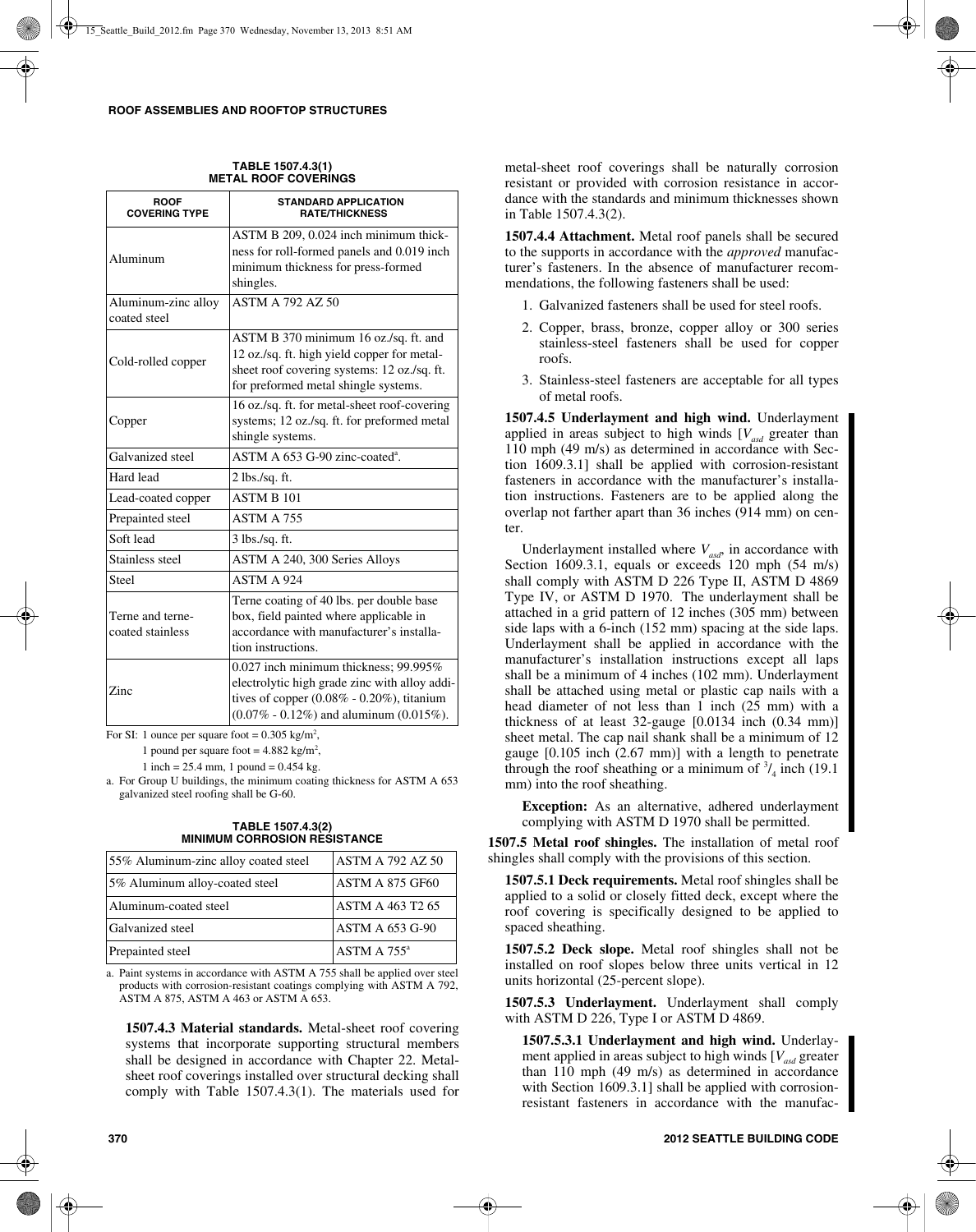turer's installation instructions. Fasteners are to be applied along the overlap not farther apart than 36 inches (914 mm) on center.

Underlayment installed where  $V_{\text{asd}}$ , in accordance with Section 1609.3.1, equals or exceeds 120 mph (54 m/s) shall comply with ASTM D 226 Type II or ASTM D 4869 Type IV. The underlayment shall be attached in a grid pattern of 12 inches (305 mm) between side laps with a 6-inch spacing (152 mm) at the side laps. Underlayment shall be applied in accordance with the manufacturer's installation instructions except all laps shall be a minimum of 4 inches (102 mm). Underlayment shall be attached using metal or plastic cap nails with a head diameter of not less than 1 inch (25 mm) with a thickness of at least 32-gauge [0.0134 inch (0.34 mm)] sheet metal. The cap nail shank shall be a minimum of 12 gauge [0.105 inch (2.67 mm)] with a length to penetrate through the roof sheathing or a minimum of ¾ inch (19.1 mm) into the roof sheathing.

**Exception:** As an alternative, adhered underlayment complying with ASTM D 1970 shall be permitted.

**1507.5.4 Ice barrier.** In areas where there has been a history of ice forming along the eaves causing a backup of water, an ice barrier that consists of at least two layers of underlayment cemented together or of a self-adhering polymer-modified bitumen sheet shall be used in lieu of normal underlayment and extend from the lowest edges of all roof surfaces to a point at least 24 inches (610 mm) inside the exterior wall line of the building.

**Exception:** Detached accessory structures that contain no conditioned floor area.

**1507.5.5 Material standards.** Metal roof shingle roof coverings shall comply with Table 1507.4.3(1). The materials used for metal-roof shingle roof coverings shall be naturally corrosion resistant or provided with corrosion resistance in accordance with the standards and minimum thicknesses specified in the standards listed in Table 1507.4.3(2).

**1507.5.6 Attachment.** Metal roof shingles shall be secured to the roof in accordance with the *approved* manufacturer's installation instructions.

**1507.5.7 Flashing.** Roof valley flashing shall be of corrosion-resistant metal of the same material as the roof covering or shall comply with the standards in Table 1507.4.3(1). The valley flashing shall extend at least 8 inches (203 mm) from the centerline each way and shall have a splash diverter rib not less than  $\frac{3}{4}$  inch (19.1 mm) high at the flow line formed as part of the flashing. Sections of flashing shall have an end lap of not less than 4 inches (102 mm). In areas where the average daily temperature in January is 25°F (-4°C) or less or where there is a possibility of ice forming along the eaves causing a backup of water, the metal valley flashing shall have a 36 inch-wide (914 mm) underlayment directly under it consisting of either one layer of underlayment running the full length of the valley or a self-adhering polymer-modified bitumen sheet complying with ASTM D 1970, in addition to underlayment required for metal roof shingles. The metal valley flashing underlayment shall be solidly cemented to the roofing underlayment for roof slopes under seven units vertical in 12 units horizontal (58-percent slope) or self-adhering polymer-modified bitumen sheet shall be installed.

**1507.6 Mineral-surfaced roll roofing.** The installation of mineral-surfaced roll roofing shall comply with this section.

**1507.6.1 Deck requirements.** Mineral-surfaced roll roofing shall be fastened to solidly sheathed roofs.

**1507.6.2 Deck slope.** Mineral-surfaced roll roofing shall not be applied on roof slopes below one unit vertical in 12 units horizontal (8-percent slope).

**1507.6.3 Underlayment.** Underlayment shall comply with ASTM D 226, Type I or ASTM D 4869.

**1507.6.3.1 Underlayment and high wind.** Underlayment applied in areas subject to high winds [*Vasd* greater than 110 mph (49 m/s) as determined in accordance with Section 1609.3.1] shall be applied with corrosionresistant fasteners in accordance with the manufacturer's installation instructions. Fasteners are to be applied along the overlap not farther apart than 36 inches (914 mm) on center.

Underlayment installed where  $V_{\text{asd}}$ , in accordance with Section 1609.3.1, equals or exceeds 120 mph (54 m/s) shall comply with ASTM D 226 Type II. The underlayment shall be attached in a grid pattern of 12 inches (305 mm) between side laps with a 6-inch (152 mm) spacing at the side laps. Underlayment shall be applied in accordance with the manufacturer's installation instructions except all laps shall be a minimum of 4 inches (102 mm). Underlayment shall be attached using metal or plastic cap nails with a head diameter of not less than 1 inch (25 mm) with a thickness of at least 32 gauge [0.0134 inch (0.34 mm)] sheet metal. The cap nail shank shall be a minimum of 12 gauge [0.105 inch (2.67 mm)] with a length to penetrate through the roof sheathing or a minimum of  $\frac{3}{4}$  inch (19.1 mm) into the roof sheathing.

**Exception:** As an alternative, adhered underlayment complying with ASTM D 1970 shall be permitted.

**1507.6.4 Ice barrier.** In areas where there has been a history of ice forming along the eaves causing a backup of water, an ice barrier that consists of at least two layers of underlayment cemented together or of a self-adhering polymer-modified bitumen sheet shall be used in lieu of normal underlayment and extend from the lowest edges of all roof surfaces to a point at least 24 inches (610 mm) inside the exterior wall line of the building.

**Exception:** Detached accessory structures that contain no conditioned floor area.

**1507.6.5 Material standards.** Mineral-surfaced roll roofing shall conform to ASTM D 3909 or ASTM D 6380.

**1507.7 Slate shingles.** The installation of slate shingles shall comply with the provisions of this section.

**1507.7.1 Deck requirements.** Slate shingles shall be fastened to solidly sheathed roofs.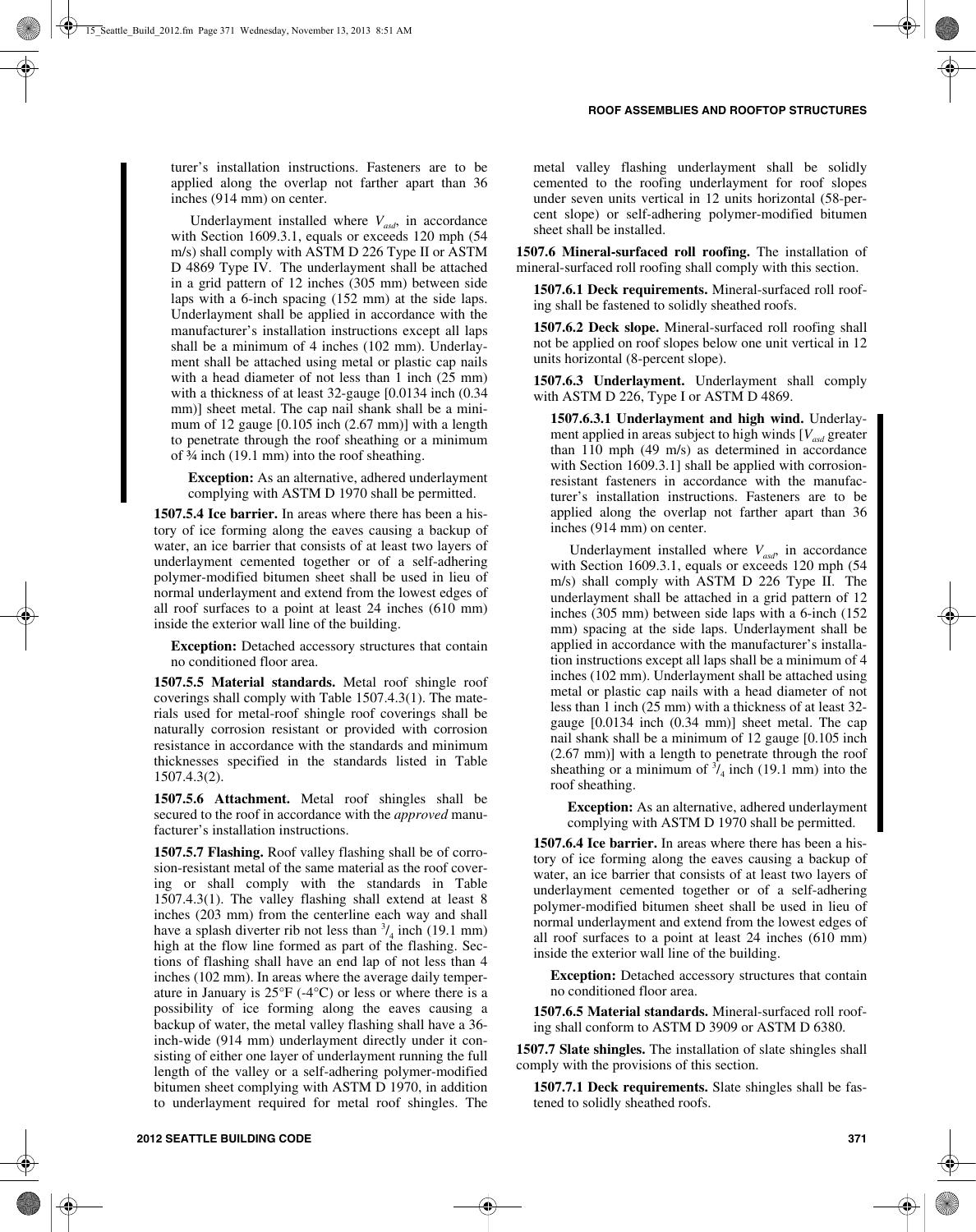**1507.7.2 Deck slope.** Slate shingles shall only be used on slopes of four units vertical in 12 units horizontal (4:12) or greater.

**1507.7.3 Underlayment.** Underlayment shall comply with ASTM D 226, Type I or ASTM D 4869.

**1507.7.3.1 Underlayment and high wind.** Underlayment applied in areas subject to high winds  $[V_{ad}]$  greater than 110 mph (49 m/s) as determined in accordance with Section 1609.3.1] shall be applied with corrosionresistant fasteners in accordance with the manufacturer's installation instructions. Fasteners are to be applied along the overlap not farther apart than 36 inches (914 mm) on center.

Underlayment installed where  $V_{\text{avd}}$ , in accordance with Section 1609.3.1, equals or exceeds 120 mph (54 m/s) shall comply with ASTM D 226 Type II or ASTM D 4869 Type IV. The underlayment shall be attached in a grid pattern of 12 inches (305 mm) between side laps with a 6-inch (152 mm) spacing at the side laps. Underlayment shall be applied in accordance with the manufacturer's installation instructions except all laps shall be a minimum of 4 inches (102 mm). Underlayment shall be attached using metal or plastic cap nails with a head diameter of not less than 1 inch (25 mm) with a thickness of at least 32-gauge [0.0134 inch (0.34 mm)] sheet metal. The cap nail shank shall be a minimum of 12 gauge [0.105 inch (2.67 mm)] with a length to penetrate through the roof sheathing or a minimum of  $\frac{3}{4}$  inch (19.1 mm) into the roof sheathing.

**Exception:** As an alternative, adhered underlayment complying with ASTM D 1970 shall be permitted.

**1507.7.4 Ice barrier.** In areas where the average daily temperature in January is  $25^{\circ}F$  (-4 $^{\circ}C$ ) or less or where there is a possibility of ice forming along the eaves causing a backup of water, an ice barrier that consists of at least two layers of underlayment cemented together or of a self-adhering polymer-modified bitumen sheet shall extend from the lowest edges of all roof surfaces to a point at least 24 inches (610 mm) inside the exterior wall line of the building.

**Exception:** Detached accessory structures that contain no conditioned floor area.

**1507.7.5 Material standards.** Slate shingles shall comply with ASTM C 406.

**1507.7.6 Application.** Minimum headlap for slate shingles shall be in accordance with Table 1507.7.6. Slate shingles shall be secured to the roof with two fasteners per slate.

| <b>TABLE 1507.7.6</b> |
|-----------------------|
| SLATE SHINGLE HEADLAP |

| <b>SLOPE</b>             | <b>HEADLAP</b><br>(inches) |
|--------------------------|----------------------------|
| $4:12 <$ slope $< 8:12$  |                            |
| $8:12 <$ slope $< 20:12$ |                            |
| slope $\geq 20:12$       |                            |

For SI: 1 inch = 25.4 mm.

**1507.7.7 Flashing.** Flashing and counterflashing shall be made with sheet metal. Valley flashing shall be a minimum of 15 inches (381 mm) wide. Valley and flashing metal shall be a minimum uncoated thickness of 0.0179 inch (0.455 mm) zinc-coated G90. Chimneys, stucco or brick walls shall have a minimum of two plies of felt for a cap flashing consisting of a 4-inch-wide (102 mm) strip of felt set in plastic cement and extending 1 inch (25 mm) above the first felt and a top coating of plastic cement. The felt shall extend over the base flashing 2 inches (51 mm).

**1507.8 Wood shingles.** The installation of wood shingles shall comply with the provisions of this section and Table 1507.8.

**1507.8.1 Deck requirements.** Wood shingles shall be installed on solid or spaced sheathing. Where spaced sheathing is used, sheathing boards shall not be less than 1-inch by 4-inch (25 mm by 102 mm) nominal dimensions and shall be spaced on centers equal to the weather exposure to coincide with the placement of fasteners.

**1507.8.1.1 Solid sheathing required.** Solid sheathing is required in areas where the average daily temperature in January is  $25^{\circ}F$  (-4 $^{\circ}C$ ) or less or where there is a possibility of ice forming along the eaves causing a backup of water.

**1507.8.2 Deck slope.** Wood shingles shall be installed on slopes of three units vertical in 12 units horizontal (25-percent slope) or greater.

**1507.8.3 Underlayment.** Underlayment shall comply with ASTM D 226, Type I or ASTM D 4869.

**1507.8.3.1 Underlayment and high wind.** Underlayment applied in areas subject to high winds [*Vasd* greater than 110 mph (49 m/s) as determined in accordance with Section 1609.3.1] shall be applied with corrosionresistant fasteners in accordance with the manufacturer's installation instructions. Fasteners are to be applied along the overlap not farther apart than 36 inches (914 mm) on center.

Underlayment installed where  $V_{\text{asd}}$ , in accordance with Section 1609.3.1, equals or exceeds 120 mph (54 m/s) shall comply with ASTM D 226 Type II or ASTM D 4869 Type IV. The underlayment shall be attached in a grid pattern of 12 inches (305 mm) between side laps with a 6-inch (152 mm) spacing at the side laps. Underlayment shall be applied in accordance with the manufacturer's installation instructions except all laps shall be a minimum of 4 inches (102 mm). Underlayment shall be attached using metal or plastic cap nails with a head diameter of not less than 1 inch  $(25 \text{ mm})$ with a thickness of at least 32-gauge [0.0134 inch (0.34 mm)] sheet metal. The cap nail shank shall be a minimum of 12 gauge [0.105 inch (2.67 mm)] with a length to penetrate through the roof sheathing or a minimum of  $\frac{3}{4}$  inch (19.1 mm) into the roof sheathing.

**Exception:** As an alternative, adhered underlayment complying with ASTM D 1970 shall be permitted.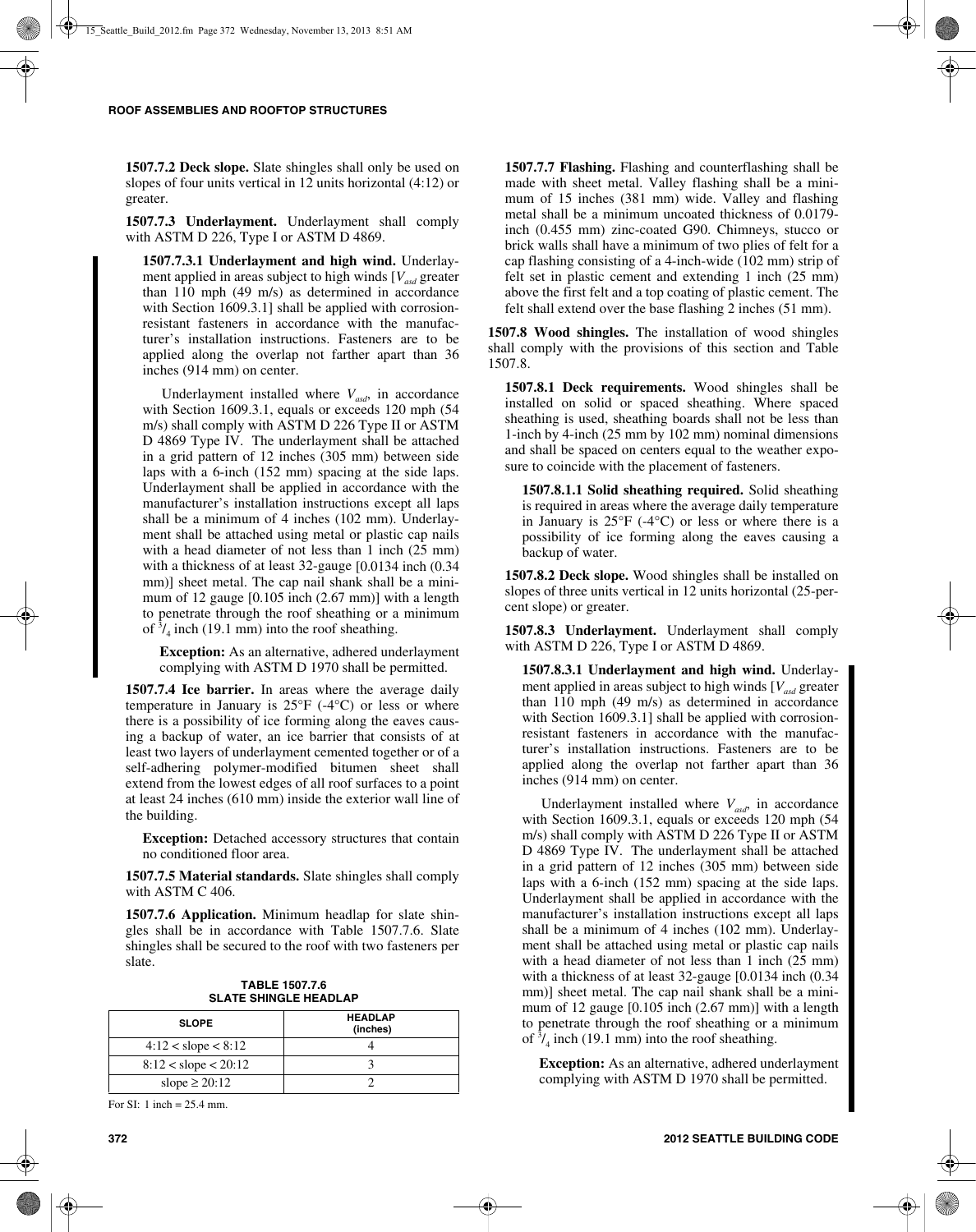|                                                                                                                                                                            | ורחווט שווה שבא                                                                                                                                                                                                                                                                                               |                                                                                                                                                                                                                                                                                                                                                                                                                                            |
|----------------------------------------------------------------------------------------------------------------------------------------------------------------------------|---------------------------------------------------------------------------------------------------------------------------------------------------------------------------------------------------------------------------------------------------------------------------------------------------------------|--------------------------------------------------------------------------------------------------------------------------------------------------------------------------------------------------------------------------------------------------------------------------------------------------------------------------------------------------------------------------------------------------------------------------------------------|
| <b>ROOF ITEM</b>                                                                                                                                                           | <b>WOOD SHINGLES</b>                                                                                                                                                                                                                                                                                          | <b>WOOD SHAKES</b>                                                                                                                                                                                                                                                                                                                                                                                                                         |
| 1. Roof slope                                                                                                                                                              | Wood shingles shall be installed on slopes of<br>three units vertical in 12 units horizontal<br>$(3:12)$ or greater.                                                                                                                                                                                          | Wood shakes shall be installed on slopes of<br>four units vertical in 12 units horizontal $(4:12)$<br>or greater.                                                                                                                                                                                                                                                                                                                          |
| 2. Deck requirement                                                                                                                                                        |                                                                                                                                                                                                                                                                                                               |                                                                                                                                                                                                                                                                                                                                                                                                                                            |
| Temperate climate                                                                                                                                                          | Shingles shall be applied to roofs with solid or<br>spaced sheathing. Where spaced sheathing is<br>used, sheathing boards shall not be less than<br>$1'' \times 4''$ nominal dimensions and shall be<br>spaced on center equal to the weather expo-<br>sure to coincide with the placement of fasten-<br>ers. | Shakes shall be applied to roofs with solid or<br>spaced sheathing. Where spaced sheathing is<br>used, sheathing boards shall not be less than<br>$1'' \times 4''$ nominal dimensions and shall be<br>spaced on center equal to the weather expo-<br>sure to coincide with the placement of fasten-<br>ers. When $1'' \times 4''$ spaced sheathing is<br>installed at 10 inches, boards must be installed<br>between the sheathing boards. |
| In areas where the average daily temperature<br>in January is 25°F or less or where there is a<br>possibility of ice forming along the eaves<br>causing a backup of water. | Solid sheathing required.                                                                                                                                                                                                                                                                                     | Solid sheathing is required.                                                                                                                                                                                                                                                                                                                                                                                                               |
| 3. Interlayment                                                                                                                                                            | No requirements.                                                                                                                                                                                                                                                                                              | Interlayment shall comply with ASTM D 226,<br>Type 1.                                                                                                                                                                                                                                                                                                                                                                                      |
| 4. Underlayment                                                                                                                                                            |                                                                                                                                                                                                                                                                                                               |                                                                                                                                                                                                                                                                                                                                                                                                                                            |
| Temperate climate                                                                                                                                                          | Underlayment shall comply with ASTM D<br>226, Type 1.                                                                                                                                                                                                                                                         | Underlayment shall comply with ASTM D<br>226, Type 1.                                                                                                                                                                                                                                                                                                                                                                                      |
| In areas where there is a possibility of ice<br>forming along the eaves causing a backup of<br>water.                                                                      | An ice barrier that consists of at least two lay-<br>ers of underlayment cemented together or of a<br>self-adhering polymer-modified bitumen sheet<br>shall extend from the eave's edge to a point at<br>least 24 inches inside the exterior wall line of<br>the building.                                    | An ice barrier that consists of at least two lay-<br>ers of underlayment cemented together or of a<br>self-adhering polymer-modified bitumen sheet<br>shall extend from the lowest edges of all roof<br>surfaces to a point at least 24 inches inside the<br>exterior wall line of the building.                                                                                                                                           |
| 5. Application                                                                                                                                                             |                                                                                                                                                                                                                                                                                                               |                                                                                                                                                                                                                                                                                                                                                                                                                                            |
| Attachment                                                                                                                                                                 | Fasteners for wood shingles shall be hot-<br>dipped galvanized or Type 304 (Type 316 for<br>coastal areas) stainless steel with a minimum<br>penetration of 0.75 inch into the sheathing. For<br>sheathing less than 0.5 inch thick, the fasteners<br>shall extend through the sheathing.                     | Fasteners for wood shakes shall be hot-dipped<br>galvanized or Type 304 (Type 316 for coastal<br>areas) with a minimum penetration of 0.75<br>inch into the sheathing. For sheathing less than<br>0.5 inch thick, the fasteners shall extend<br>through the sheathing.                                                                                                                                                                     |
| No. of fasteners                                                                                                                                                           | Two per shingle.                                                                                                                                                                                                                                                                                              | Two per shake.                                                                                                                                                                                                                                                                                                                                                                                                                             |
| Exposure                                                                                                                                                                   | Weather exposures shall not exceed those set<br>forth in Table 1507.8.7.                                                                                                                                                                                                                                      | Weather exposures shall not exceed those set<br>forth in Table 1507.9.8.                                                                                                                                                                                                                                                                                                                                                                   |
| Method<br>Flashing                                                                                                                                                         | Shingles shall be laid with a side lap of not<br>less than 1.5 inches between joints in courses,<br>and no two joints in any three adjacent courses<br>shall be in direct alignment. Spacing between<br>shingles shall be 0.25 to 0.375 inch.<br>In accordance with Section 1507.8.8.                         | Shakes shall be laid with a side lap of not less<br>than 1.5 inches between joints in adjacent<br>courses. Spacing between shakes shall not be<br>less than 0.375 inch or more than 0.625 inch<br>for shakes and taper sawn shakes of naturally<br>durable wood and shall be 0.25 to 0.375 inch<br>for preservative-treated taper sawn shakes.<br>In accordance with Section 1507.9.9.                                                     |
|                                                                                                                                                                            |                                                                                                                                                                                                                                                                                                               |                                                                                                                                                                                                                                                                                                                                                                                                                                            |

#### **TABLE 1507.8 WOOD SHINGLE AND SHAKE INSTALLATION**

For SI: 1 inch = 25.4 mm,  $^{\circ}C = [(^{\circ}F) - 32]/1.8$ .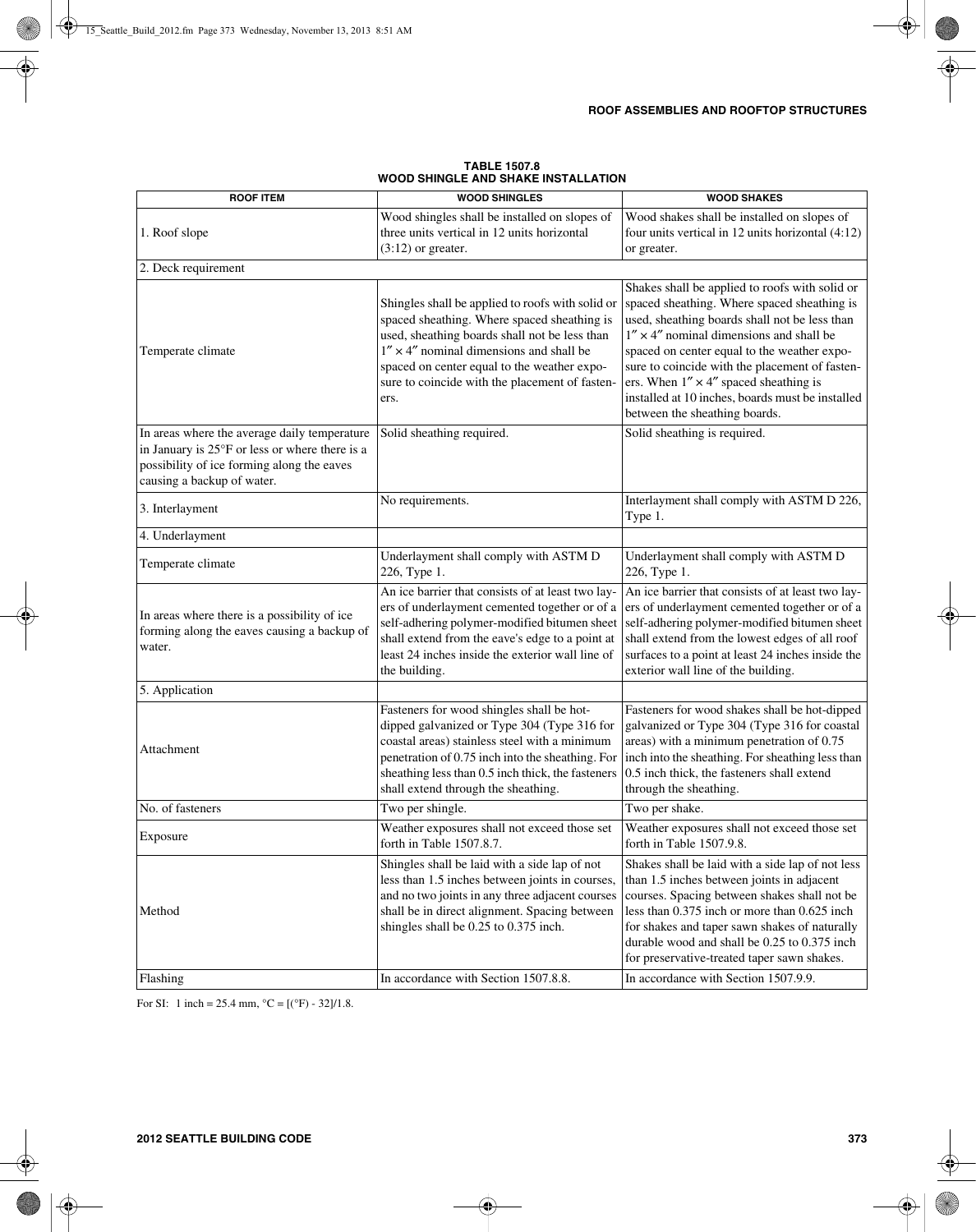**1507.8.4 Ice barrier.** In areas where there has been a history of ice forming along the eaves causing a backup of water, an ice barrier that consists of at least two layers of underlayment cemented together or of a self-adhering polymer-modified bitumen sheet shall be used in lieu of normal underlayment and extend from the lowest edges of all roof surfaces to a point at least 24 inches (610 mm) inside the exterior wall line of the building.

**Exception:** Detached accessory structures that contain no conditioned floor area.

**1507.8.5 Material standards.** Wood shingles shall be of naturally durable wood and comply with the requirements of Table 1507.8.5.

**TABLE 1507.8.5 WOOD SHINGLE MATERIAL REQUIREMENTS**

| <b>MATERIAL</b>                            | <b>APPLICABLE</b><br><b>MINIMUM GRADES</b> | <b>GRADING</b><br><b>RULES</b> |
|--------------------------------------------|--------------------------------------------|--------------------------------|
| Wood shingles of naturally<br>durable wood | $1, 2$ or $3$                              | <b>CSSB</b>                    |

CSSB = Cedar Shake and Shingle Bureau

**1507.8.6 Attachment.** Fasteners for wood shingles shall be corrosion resistant with a minimum penetration of  $\frac{3}{4}$ inch (19.1 mm) into the sheathing. For sheathing less than  $\frac{1}{2}$  inch (12.7 mm) in thickness, the fasteners shall extend through the sheathing. Each shingle shall be attached with a minimum of two fasteners.

**1507.8.7 Application.** Wood shingles shall be laid with a side lap not less than  $1<sup>1</sup> / 2$  inches (38 mm) between joints in adjacent courses, and not be in direct alignment in alternate courses. Spacing between shingles shall be  $\frac{1}{4}$  to  $\frac{3}{8}$ inches (6.4 to 9.5 mm). Weather exposure for wood shingles shall not exceed that set in Table 1507.8.7.

| <b>TABLE 1507.8.7</b>                        |  |  |
|----------------------------------------------|--|--|
| WOOD SHINGLE WEATHER EXPOSURE AND ROOF SLOPE |  |  |

| <b>ROOFING</b>                        | <b>LENGTH</b> |                             | <b>EXPOSURE (inches)</b> |                   |
|---------------------------------------|---------------|-----------------------------|--------------------------|-------------------|
| <b>MATERIAL</b><br>(inches)           | <b>GRADE</b>  | $3:12$ pitch<br>to $< 4:12$ | 4:12 pitch or<br>steeper |                   |
|                                       | 16            | No. 1<br>No. 2<br>No. 3     | 3.75<br>3.5<br>3         | 5<br>3.5          |
| Shingles of naturally<br>durable wood | 18            | No. 1<br>No. 2<br>No. 3     | 4.25<br>4<br>3.5         | 5.5<br>4.5        |
|                                       | 24            | No. 1<br>No. 2<br>No. 3     | 5.75<br>5.5<br>5         | 7.5<br>6.5<br>5.5 |

For SI: 1 inch = 25.4 mm.

**1507.8.8 Flashing.** At the juncture of the roof and vertical surfaces, flashing and counterflashing shall be provided in accordance with the manufacturer's installation instructions, and where of metal, shall not be less than 0.019-inch (0.48 mm) (No. 26 galvanized sheet gage) corrosion-resistant metal. The valley flashing shall extend at least 11 inches (279 mm) from the centerline each way and have a splash diverter rib not less than 1 inch (25 mm) high at the flow line formed as part of the flashing. Sections of flashing shall have an end lap of not less than 4 inches (102

mm). For roof slopes of three units vertical in 12 units horizontal (25-percent slope) and over, the valley flashing shall have a 36-inch-wide (914 mm) underlayment of either one layer of Type I underlayment running the full length of the valley or a self-adhering polymer-modified bitumen sheet complying with ASTM D 1970, in addition to other required underlayment. In areas where the average daily temperature in January is  $25^{\circ}F$  (-4 $^{\circ}C$ ) or less or where there is a possibility of ice forming along the eaves causing a backup of water, the metal valley flashing underlayment shall be solidly cemented to the roofing underlayment for slopes under seven units vertical in 12 units horizontal (58-percent slope) or self-adhering polymer-modified bitumen sheet shall be installed.

**1507.9 Wood shakes.** The installation of wood shakes shall comply with the provisions of this section and Table 1507.8.

**1507.9.1 Deck requirements.** Wood shakes shall only be used on solid or spaced sheathing. Where spaced sheathing is used, sheathing boards shall not be less than 1-inch by 4-inch (25 mm by 102 mm) nominal dimensions and shall be spaced on centers equal to the weather exposure to coincide with the placement of fasteners. Where 1-inch by 4-inch (25 mm by 102 mm) spaced sheathing is installed at 10 inches (254 mm) o.c., additional 1-inch by 4-inch (25 mm by 102 mm) boards shall be installed between the sheathing boards.

**1507.9.1.1 Solid sheathing required.** Solid sheathing is required in areas where the average daily temperature in January is  $25^{\circ}F$  (-4 $^{\circ}C$ ) or less or where there is a possibility of ice forming along the eaves causing a backup of water.

**1507.9.2 Deck slope.** Wood shakes shall only be used on slopes of four units vertical in 12 units horizontal (33-percent slope) or greater.

**1507.9.3 Underlayment.** Underlayment shall comply with ASTM D 226, Type I or ASTM D 4869.

**1507.9.3.1 Underlayment and high wind.** Underlayment applied in areas subject to high winds [V<sub>asd</sub> greater than 110 mph (49 m/s) as determined in accordance with Section 1609.3.1] shall be applied with corrosionresistant fasteners in accordance with the manufacturer's installation instructions. Fasteners are to be applied along the overlap not farther apart than 36 inches (914 mm) on center.

Underlayment installed where  $V_{\text{asd}}$ , in accordance with Section 1609.3.1, equals or exceeds 120 mph (54 m/s) shall comply with ASTM D 226 Type II or ASTM D 4869 Type IV. The underlayment shall be attached in a grid pattern of 12 inches (305 mm) between side laps with a 6-inch (152 mm) spacing at the side laps. Underlayment shall be applied in accordance with the manufacturer's installation instructions except all laps shall be a minimum of 4 inches (102 mm). Underlayment shall be attached using metal or plastic cap nails with a head diameter of not less than 1 inch (25 mm) with a thickness of at least 32-gauge [0.0134 inch (0.34 mm)] sheet metal. The cap nail shank shall be a minimum of 12 gauge [0.105 inch (2.67 mm)] with a length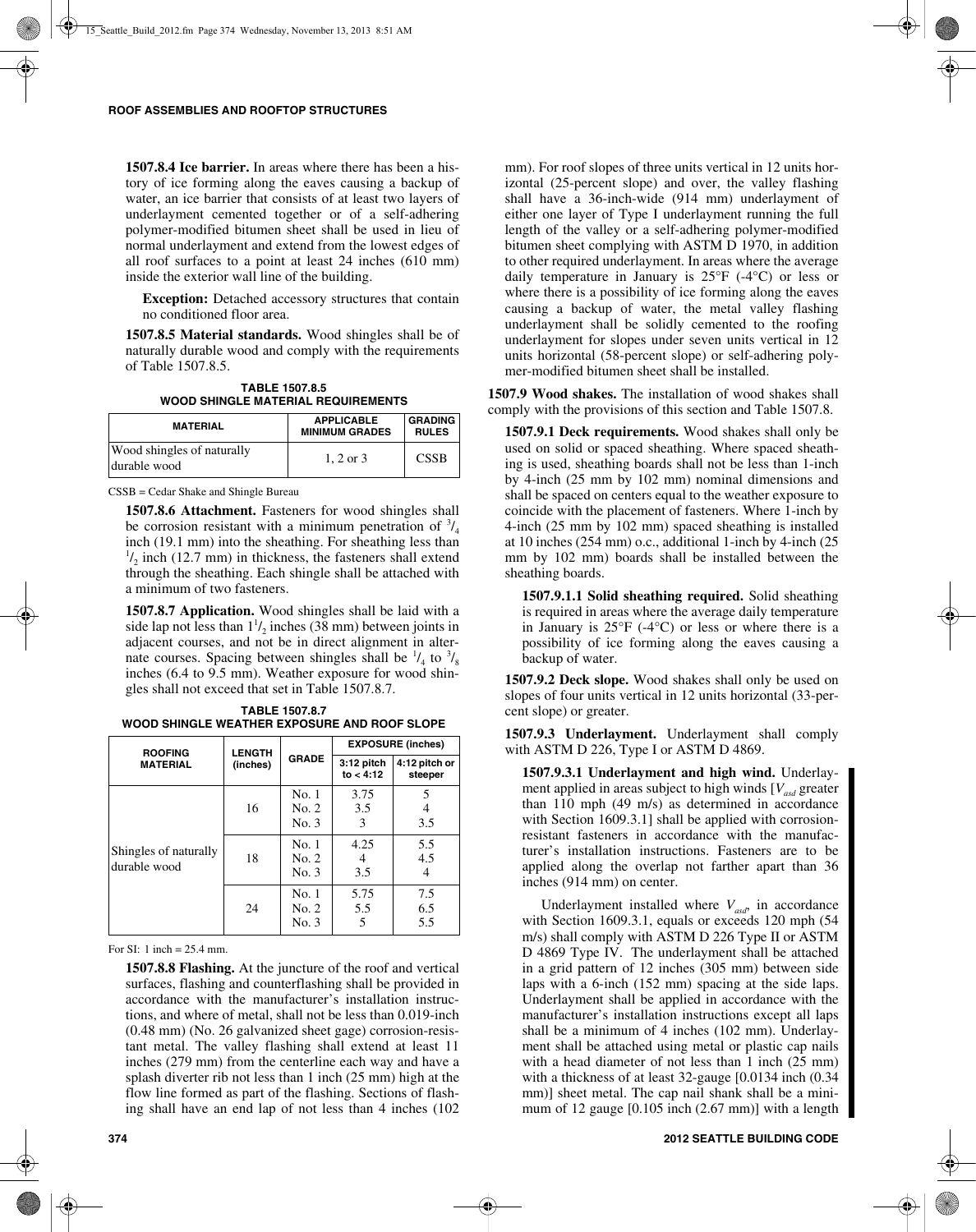to penetrate through the roof sheathing or a minimum of  $\frac{3}{4}$  inch (19.1 mm) into the roof sheathing.

**Exception:** As an alternative, adhered underlayment complying with ASTM D 1970 shall be permitted.

**1507.9.4 Ice barrier.** In areas where there has been a history of ice forming along the eaves causing a backup of water, an ice barrier that consists of at least two layers of underlayment cemented together or of a self-adhering polymer-modified bitumen sheet shall be used in lieu of normal underlayment and extend from the lowest edges of all roof surfaces to a point at least 24 inches (610 mm) inside the exterior wall line of the building.

**Exception:** Detached accessory structures that contain no conditioned floor area.

**1507.9.5 Interlayment.** Interlayment shall comply with ASTM D 226, Type I.

**1507.9.6 Material standards.** Wood shakes shall comply with the requirements of Table 1507.9.6.

**TABLE 1507.9.6 WOOD SHAKE MATERIAL REQUIREMENTS**

| <b>MATERIAL</b>                                                                                                                                                  | <b>MINIMUM</b><br><b>GRADES</b> | <b>APPLICABLE</b><br><b>GRADING</b><br><b>RULES</b> |
|------------------------------------------------------------------------------------------------------------------------------------------------------------------|---------------------------------|-----------------------------------------------------|
| Wood shakes of naturally durable wood                                                                                                                            |                                 | <b>CSSB</b>                                         |
| Taper sawn shakes of naturally durable<br>wood                                                                                                                   | $1$ or $2$                      | <b>CSSB</b>                                         |
| Preservative-treated shakes and shingles<br>of naturally durable wood                                                                                            |                                 | CSSB                                                |
| Fire-retardant-treated shakes and shingles<br>of naturally durable wood                                                                                          |                                 | CSSB                                                |
| Preservative-treated taper sawn shakes of<br>Southern pine treated in accordance with<br>AWPA U1 (Commodity Specification A,<br>Use Category 3B and Section 5.6) | $1$ or $2$                      | TFS                                                 |

CSSB = Cedar Shake and Shingle Bureau.

TFS = Forest Products Laboratory of the Texas Forest Services.

**1507.9.7 Attachment.** Fasteners for wood shakes shall be corrosion resistant with a minimum penetration of  $\frac{3}{4}$  inch (19.1 mm) into the sheathing. For sheathing less than  $\frac{1}{2}$ inch (12.7 mm) in thickness, the fasteners shall extend through the sheathing. Each shake shall be attached with a minimum of two fasteners.

**1507.9.8 Application.** Wood shakes shall be laid with a side lap not less than  $1\frac{1}{2}$  inches (38 mm) between joints in adjacent courses. Spacing between shakes in the same course shall be  $\frac{3}{8}$  to  $\frac{5}{8}$  inches (9.5 to 15.9 mm) for shakes and taper sawn shakes of naturally durable wood and shall be  $\frac{1}{4}$  to  $\frac{3}{8}$  inch (6.4 to 9.5 mm) for preservative taper sawn shakes. Weather exposure for wood shakes shall not exceed those set in Table 1507.9.8.

**1507.9.9 Flashing.** At the juncture of the roof and vertical surfaces, flashing and counterflashing shall be provided in accordance with the manufacturer's installation instructions, and where of metal, shall not be less than 0.019-inch (0.48 mm) (No. 26 galvanized sheet gage) corrosion-resistant metal. The valley flashing shall extend at least 11 inches (279 mm) from the centerline each way and have a splash diverter rib not less than 1 inch (25 mm) high at the flow line formed as part of the flashing. Sections of flashing shall have an end lap of not less than 4 inches (102 mm). For roof slopes of three units vertical in 12 units horizontal (25-percent slope) and over, the valley flashing shall have a 36-inch-wide (914 mm) underlayment of either one layer of Type I underlayment running the full length of the valley or a self-adhering polymer-modified bitumen sheet complying with ASTM D 1970, in addition to other required underlayment. In areas where the average daily temperature in January is  $25^{\circ}F$  (-4 $^{\circ}C$ ) or less or where there is a possibility of ice forming along the eaves causing a backup of water, the metal valley flashing underlayment shall be solidly cemented to the roofing underlayment for slopes under seven units vertical in 12 units horizontal (58-percent slope) or self-adhering polymer-modified bitumen sheet shall be installed.

**1507.10 Built-up roofs.** The installation of built-up roofs shall comply with the provisions of this section.

**1507.10.1 Slope.** Built-up roofs shall have a design slope of a minimum of one-fourth unit vertical in 12 units horizontal (2-percent slope) for drainage, except for coal-tar built-up roofs that shall have a design slope of a minimum one-eighth unit vertical in 12 units horizontal (1-percent slope).

**TABLE 1507.9.8 WOOD SHAKE WEATHER EXPOSURE AND ROOF SLOPE**

| <b>ROOFING MATERIAL</b>                                        | <b>LENGTH</b><br>(inches) | <b>GRADE</b>   | <b>EXPOSURE (inches)</b><br><b>4:12 PITCH OR STEEPER</b> |
|----------------------------------------------------------------|---------------------------|----------------|----------------------------------------------------------|
| Shakes of naturally durable wood                               | 18<br>24                  | No.1<br>No.1   | 7.5<br>$10^a$                                            |
| Preservative-treated taper sawn shakes of Southern yellow pine | 18<br>24                  | No.1<br>No.1   | 7.5<br>10                                                |
|                                                                | 18<br>24                  | No. 2<br>No. 2 | 5.5<br>7.5                                               |
| Taper sawn shakes of naturally durable wood                    | 18<br>24                  | No.1<br>No. 1  | 7.5<br>10                                                |
|                                                                | 18<br>24                  | No. 2<br>No. 2 | 5.5<br>7.5                                               |

For SI: 1 inch = 25.4 mm.

a. For 24-inch by 0.375-inch handsplit shakes, the maximum exposure is 7.5 inches.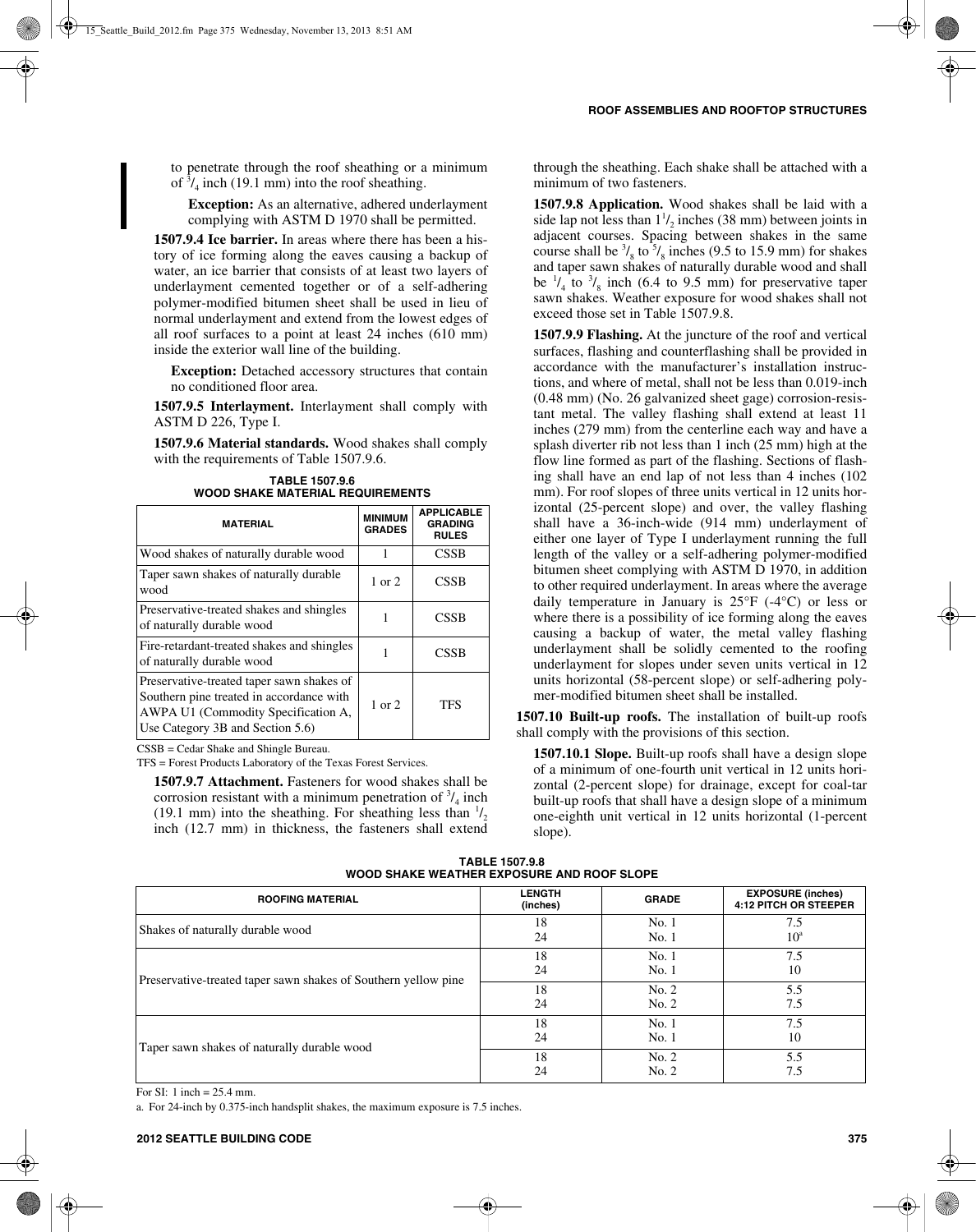**1507.10.2 Material standards.** Built-up roof covering materials shall comply with the standards in Table 1507.10.2 or UL 55A.

**TABLE 1507.10.2 BUILT-UP ROOFING MATERIAL STANDARDS**

| <b>MATERIAL STANDARD</b>                                           | <b>STANDARD</b>                        |
|--------------------------------------------------------------------|----------------------------------------|
| Acrylic coatings used in roofing                                   | <b>ASTM D 6083</b>                     |
| Aggregate surfacing                                                | <b>ASTM D 1863</b>                     |
| Asphalt adhesive used in roofing                                   | <b>ASTM D 3747</b>                     |
| Asphalt cements used in roofing                                    | ASTM D 3019; D 2822;<br>D4586          |
| Asphalt-coated glass fiber base sheet                              | <b>ASTM D 4601</b>                     |
| Asphalt coatings used in roofing                                   | ASTM D 1227; D 2823;<br>D 2824; D 4479 |
| Asphalt glass felt                                                 | ASTM D 2178                            |
| Asphalt primer used in roofing                                     | <b>ASTMD41</b>                         |
| Asphalt-saturated and asphalt-coated<br>organic felt base sheet    | <b>ASTM D 2626</b>                     |
| Asphalt-saturated organic felt (perfo-<br>rated)                   | ASTM D 226                             |
| Asphalt used in roofing                                            | ASTM D 312                             |
| Coal-tar cements used in roofing                                   | ASTM D 4022; D 5643                    |
| Coal-tar saturated organic felt                                    | <b>ASTMD227</b>                        |
| Coal-tar pitch used in roofing                                     | ASTM D 450; Type I or II               |
| Coal-tar primer used in roofing,<br>dampproofing and waterproofing | <b>ASTMD43</b>                         |
| Glass mat, coal tar                                                | ASTM D4990                             |
| Glass mat, venting type                                            | ASTM D4897                             |
| Mineral-surfaced inorganic cap sheet                               | ASTM D 3909                            |
| Thermoplastic fabrics used in roofing                              | ASTM D 5665, D 5726                    |

**1507.11 Modified bitumen roofing.** The installation of modified bitumen roofing shall comply with the provisions of this section.

**1507.11.1 Slope.** Modified bitumen membrane roofs shall have a design slope of a minimum of one-fourth unit vertical in 12 units horizontal (2-percent slope) for drainage.

**1507.11.2 Material standards.** Modified bitumen roof coverings shall comply with CGSB 37-GP-56M, ASTM D 6162, ASTM D 6163, ASTM D 6164, ASTM D 6222, ASTM D 6223, ASTM D 6298 or ASTM D 6509.

**1507.12 Thermoset single-ply roofing.** The installation of thermoset single-ply roofing shall comply with the provisions of this section.

**1507.12.1 Slope.** Thermoset single-ply membrane roofs shall have a design slope of a minimum of one-fourth unit vertical in 12 units horizontal (2-percent slope) for drainage.

**1507.12.2 Material standards.** Thermoset single-ply roof coverings shall comply with ASTM D 4637, ASTM D 5019 or CGSB 37-GP-52M.

**1507.12.3 Ballasted thermoset low-slope roofs.** Ballasted thermoset low-slope roofs (roof slope < 2:12) shall be installed in accordance with this section and Section 1504.4. Stone used as ballast shall comply with ASTM D 448.

**1507.13 Thermoplastic single-ply roofing.** The installation of thermoplastic single-ply roofing shall comply with the provisions of this section.

**1507.13.1 Slope.** Thermoplastic single-ply membrane roofs shall have a design slope of a minimum of onefourth unit vertical in 12 units horizontal (2-percent slope).

**1507.13.2 Material standards.** Thermoplastic single-ply roof coverings shall comply with ASTM D 4434, ASTM D 6754, ASTM D 6878 or CGSB CAN/CGSB 37-54.

**1507.13.3 Ballasted thermoplastic low-slope roofs.** Ballasted thermoplastic low-slope roofs (roof slope  $\lt$  2:12) shall be installed in accordance with this section and Section 1504.4. Stone used as ballast shall comply with ASTM D448.

**1507.14 Sprayed polyurethane foam roofing.** The installation of sprayed polyurethane foam roofing shall comply with the provisions of this section.

**1507.14.1 Slope.** Sprayed polyurethane foam roofs shall have a design slope of a minimum of one-fourth unit vertical in 12 units horizontal (2-percent slope) for drainage.

**1507.14.2 Material standards.** Spray-applied polyurethane foam insulation shall comply with Type III or IV as defined in ASTM C 1029.

**1507.14.3 Application.** Foamed-in-place roof insulation shall be installed in accordance with the manufacturer's instructions. A liquid-applied protective coating that complies with Table 1507.14.3 shall be applied no less than 2 hours nor more than 72 hours following the application of the foam.

**TABLE 1507.14.3 PROTECTIVE COATING MATERIAL STANDARDS**

| <b>MATERIAL</b>                     | <b>STANDARD</b>    |
|-------------------------------------|--------------------|
| Acrylic coating                     | ASTM D 6083        |
| Silicone coating                    | <b>ASTM D 6694</b> |
| Moisture-cured polyurethane coating | ASTM D 6947        |

**1507.14.4 Foam plastics.** Foam plastic materials and installation shall comply with Chapter 26.

**1507.15 Liquid-applied roofing.** The installation of liquidapplied roofing shall comply with the provisions of this section.

**1507.15.1 Slope.** Liquid-applied roofing shall have a design slope of a minimum of one-fourth unit vertical in 12 units horizontal (2-percent slope).

**1507.15.2 Material standards.** Liquid-applied roofing shall comply with ASTM C 836, ASTM C 957, ASTM D 1227 or ASTM D 3468, ASTM D 6083, ASTM D 6694 or ASTM D 6947.

**1507.16 Roof gardens and landscaped roofs.** Roof gardens and landscaped roofs shall comply with the requirements of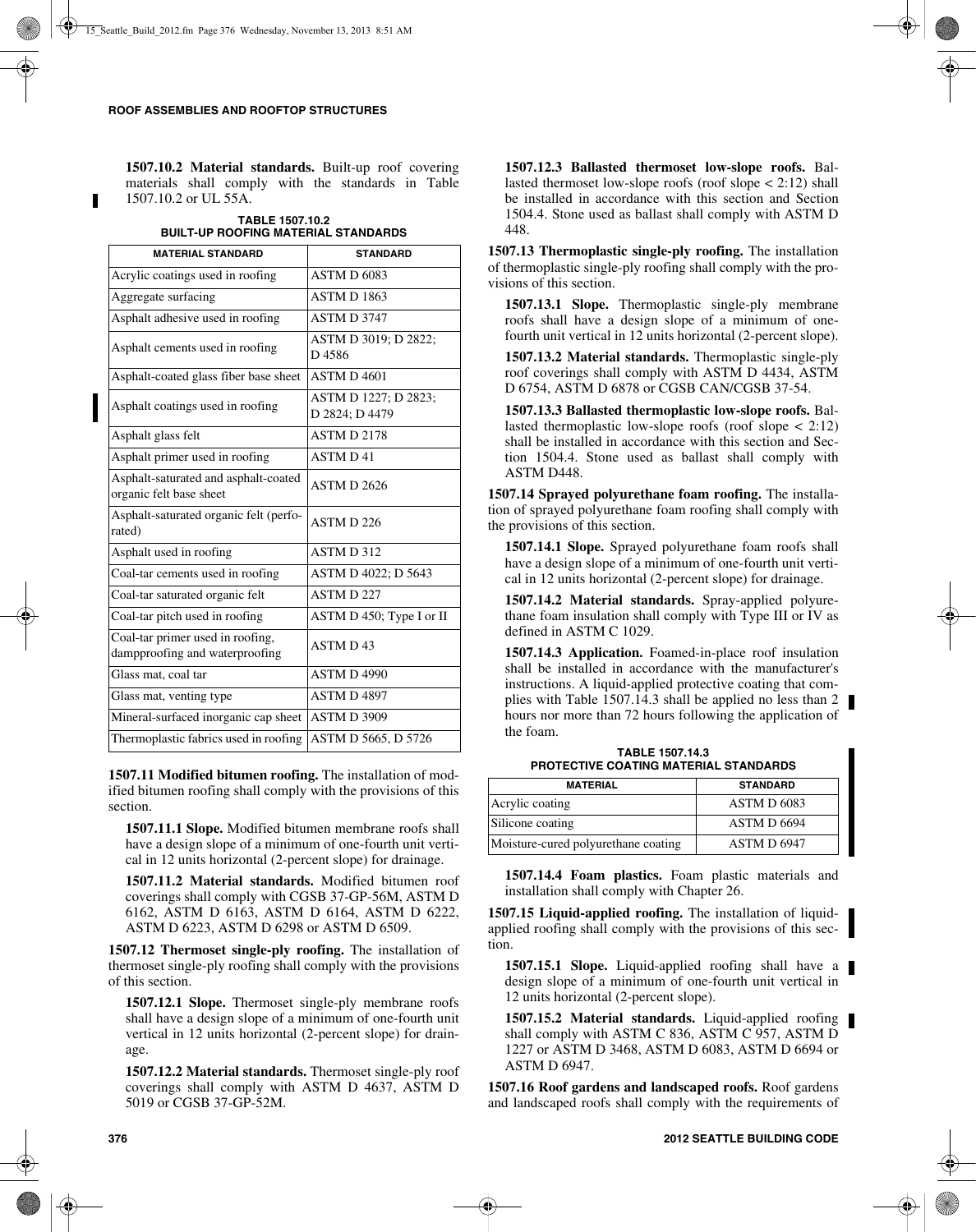this chapter and Sections 1607.12.3 and 1607.12.3.1 and the *International Fire Code*.

**1507.16.1 Structural fire resistance.** The structural frame and roof construction supporting the load imposed upon the roof by the roof gardens or landscaped roofs shall comply with the requirements of Table 601.

**1507.17 Photovoltaic modules/shingles.** The installation of photovoltaic modules/shingles shall comply with the provisions of this section.

**1507.17.1 Material standards.** Photovoltaic modules/ shingles shall be listed and labeled in accordance with UL 1703.

**1507.17.2 Attachment.** Photovoltaic modules/shingles shall be attached in accordance with the manufacturer's installation instructions.

**1507.17.3 Wind resistance.** Photovoltaic modules/shingles shall be tested in accordance with procedures and acceptance criteria in ASTM D 3161. Photovoltaic modules/shingles shall comply with the classification requirements of Table 1507.2.7.1(2) for the appropriate maximum nominal design wind speed. Photovoltaic modules/shingle packaging shall bear a label to indicate compliance with the procedures in ASTM D 3161 and the required classification from Table 1507.2.7.1(2).

## **SECTION 1508 ROOF INSULATION**

**1508.1 General.** The use of above-deck thermal insulation shall be permitted provided such insulation is covered with an *approved* roof covering and passes the tests of FM 4450 or UL 1256 when tested as an assembly.

#### **Exceptions:**

- 1. Foam plastic roof insulation shall conform to the material and installation requirements of Chapter 26.
- 2. Where a concrete roof deck is used and the abovedeck thermal insulation is covered with an *approved* roof covering.

**1508.1.1 Cellulosic fiberboard.** Cellulosic fiberboard roof insulation shall conform to the material and installation requirements of Chapter 23.

**1508.2 Material standards.** Above-deck thermal insulation board shall comply with the standards in Table 1508.2.

## **SECTION 1509 ROOFTOP STRUCTURES**

**1509.1 General.** The provisions of this section shall govern the construction of rooftop structures.

**1509.2 Penthouses.** Penthouses in compliance with Sections 1509.2.1 through 1509.2.5 shall be considered as a portion of the story directly below the roof deck on which such penthouses are located. All other penthouses shall be considered as an additional story of the building.

**1509.2.1 Height above roof deck.** Penthouses constructed on buildings of other than Type I construction shall not exceed 18 feet (5486 mm) in height above the roof deck as measured to the average height of the roof of the penthouse.

## **Exceptions:**

- 1. Where used to enclose tanks or elevators that travel to the roof level, penthouses shall be permitted to have a maximum height of 28 feet (8534 mm) above the roof deck.
- 2. Penthouses located on the roof of buildings of Type I construction shall not be limited in height.

**1509.2.2 Area limitation.** The aggregate area of penthouses and other enclosed rooftop structures shall not exceed one-third the area of the supporting roof deck. Such penthouses and other enclosed rooftop structures shall not be required to be included in determining the building area or number of stories as regulated by Section 503.1. The area of such penthouses shall not be included in determining the fire area specified in Section 901.7.

**1509.2.3 Use limitations.** Penthouses shall not be used for purposes other than the shelter of mechanical or electrical equipment, tanks, exit stairways or vertical shaft openings in the roof assembly.

**1509.2.4 Weather protection.** Provisions such as louvers, louver blades or flashing shall be made to protect the mechanical and electrical equipment and the building interior from the elements.

**1509.2.5 Type of construction.** Penthouses shall be constructed with walls, floors and roofs as required for the type of construction of the building on which such penthouses are built.

## **Exceptions:**

1. On buildings of Type I construction, the exterior walls and roofs of penthouses with a *fire separation distance* greater than 5 feet (1524 mm) and less than 20 feet (6096 mm) shall be permitted to have not less than a 1-hour fire-resistance rating. The exterior walls and roofs of penthouses with a fire separation distance of 20 feet (6096 mm) or greater shall not be required to have a fire-resistance rating.

| <b>TABLE 1508.2</b>                           |  |
|-----------------------------------------------|--|
| <b>MATERIAL STANDARDS FOR ROOF INSULATION</b> |  |

| Cellular glass board           | ASTM C 552                            |
|--------------------------------|---------------------------------------|
| Composite boards               | ASTM C 1289, Type III, IV,<br>V or VI |
| Expanded polystyrene           | ASTM C 578                            |
| Extruded polystyrene board     | ASTM C 578                            |
| Mineral fiber insulation board | ASTM C 726                            |
| Perlite board                  | ASTM C 728                            |
| Polyisocyanurate board         | ASTM C 1289, Type I or Type II        |
| Wood fiberboard                | ASTM C 208                            |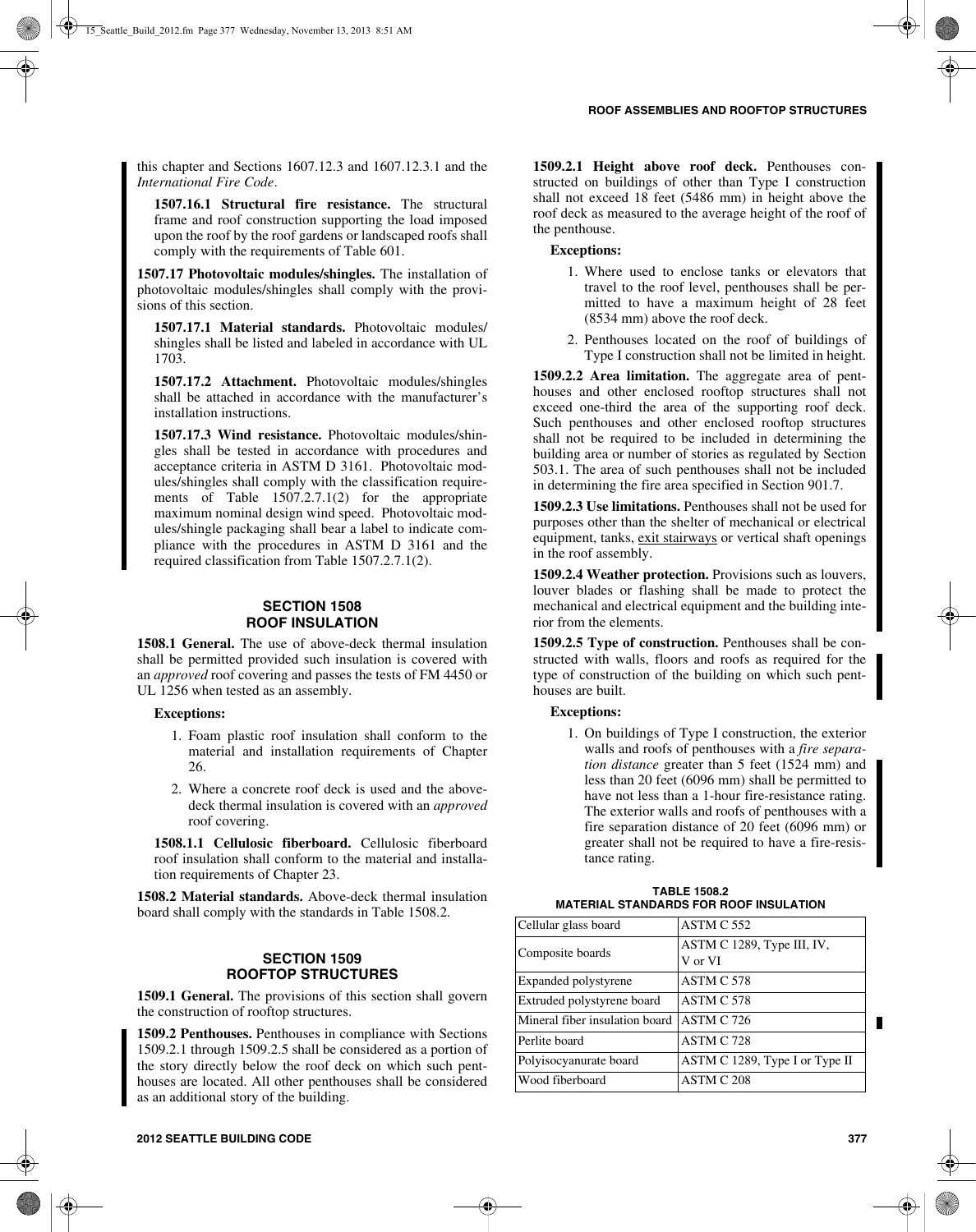- 2. On buildings of Type I construction two stories or less in height above grade plane or of Type II construction, the exterior walls and roofs of penthouses with a fire separation distance greater than 5 feet (1524 mm) and less than 20 feet (6096 mm) shall be permitted to have not less than a 1hour fire-resistance rating or a lesser fire-resistance rating as required by Table 602 and be constructed of fire-retardant-treated wood. The exterior walls and roofs of penthouses with a fire separation distance of 20 feet (6096 mm) or greater shall be permitted to be constructed of fire-retardant-treated wood and shall not be required to have a fire-resistance rating. Interior framing and walls shall be permitted to be constructed of fire-retardant-treated wood.
- 3. On buildings of Type III, IV or V construction, the exterior walls of penthouses with a fire separation distance greater than 5 feet (1524 mm) and less than 20 feet (6096 mm) shall be permitted to have not less than a 1-hour fire-resistance rating or a lesser fire-resistance rating as required by Table 602. On buildings of Type III, IV or VA construction, the exterior walls of penthouses with a fire separation distance of 20 feet (6096 mm) or greater shall be permitted to be of Type IV or noncombustible construction or fire-retardant-treated wood and shall not be required to have a fire-resistance rating.

**1509.3 Tanks.** Tanks having a capacity of more than 500 gallons (1893 L) located on the roof deck of a building shall be supported on masonry, reinforced concrete, steel or Type IV construction provided that, where such supports are located in the building above the lowest *story*, the support shall be fireresistance rated as required for Type IA construction.

**1509.3.1 Valve and drain.** In the bottom or on the side near the bottom of the tank, a pipe or outlet, fitted with a suitable quick-opening valve for discharging the contents into a drain in an emergency shall be provided.

**1509.3.2 Location.** Tanks shall not be placed over or near a stairway or an elevator shaft, unless there is a solid roof or floor underneath the tank.

**1509.3.3 Tank cover.** Unenclosed roof tanks shall have covers sloping toward the perimeter of the tanks.

**1509.4 Cooling towers.** Cooling towers located on the roof deck of a building and greater than 250 square feet  $(23.2 \text{ m}^2)$ in base area or greater than 15 feet (4572 mm) in height above the roof deck, as measured to the highest point on the cooling tower, where the roof is greater than 50 feet (15 240 mm) in height above grade plane shall be constructed of noncombustible materials. The base area of cooling towers shall not exceed one-third the area of the supporting roof deck.

**Exception:** Drip boards and the enclosing construction shall be permitted to be of wood not less than 1 inch (25 mm) nominal thickness, provided the wood is covered on the exterior of the tower with noncombustible material.

**1509.5 Towers, spires, domes and cupolas.** Towers, spires, domes and cupolas shall be of a type of construction having fire-resistance ratings not less than required for the building on top of which such tower, spire, dome or cupola is built. Towers, spires, domes and cupolas greater than 85 feet (25 908 mm) in height above grade plane as measured to the highest point on such structures, and either greater than 200 square feet  $(18.6 \text{ m}^2)$  in horizontal area or used for any purpose other than a belfry or an architectural embellishment, shall be constructed of and supported on Type I or II construction.

**1509.5.1 Noncombustible construction required.** Towers, spires, domes and cupolas greater than 60 feet (18 288 mm) in height above the highest point at which such structure contacts the roof as measured to the highest point on such structure, or that exceeds 200 square feet  $(18.6 \text{ m}^2)$  in area at any horizontal section, or which is intended to be used for any purpose other than a belfry or architectural embellishment, or is located on the top of a building greater than 50 feet (1524 mm) in building height shall be constructed of and supported by noncombustible materials and shall be separated from the building below by construction having a fire-resistance rating of not less than 1.5 hours with openings protected in accordance with Section 711. Such structures located on the top of a building greater than 50 feet (15 240 mm) in building height shall be supported by noncombustible construction.

**1509.5.2 Towers and spires.** Enclosed towers and spires shall have exterior walls constructed as required for the building on top of which such towers and spires are built. The roof covering of spires shall not be less than the same class of roof covering required for the building on top of which the spire is located.

**1509.6 Mechanical equipment screens.** Mechanical equipment screens shall be constructed of the materials specified for the exterior walls in accordance with the type of construction of the building. Where the fire separation distance is greater than 5 feet (1524 mm), mechanical equipment screens shall not be required to comply with the fire-resistance rating requirements.

**1509.6.1 Height limitations.** Mechanical equipment screens shall not exceed 18 feet (5486 mm) in height above the roof deck, as measured to the highest point on the mechanical equipment screen.

**Exception:** Where located on buildings of Type IA construction, the height of mechanical equipment screens shall not be limited.

**1509.6.2 Types I, II, III and IV construction.** Regardless of the requirements in Section 1509.6, mechanical equipment screens shall be permitted to be constructed of combustible materials where located on the roof decks of building of Type I, II, III or IV construction in accordance with any one of the following limitations:

1. The fire separation distance shall not be less than 20 feet (6096 mm) and the height of the mechanical equipment screen above the roof deck shall not exceed 4 feet (1219 mm) as measured to the highest point on the mechanical equipment screen.

➡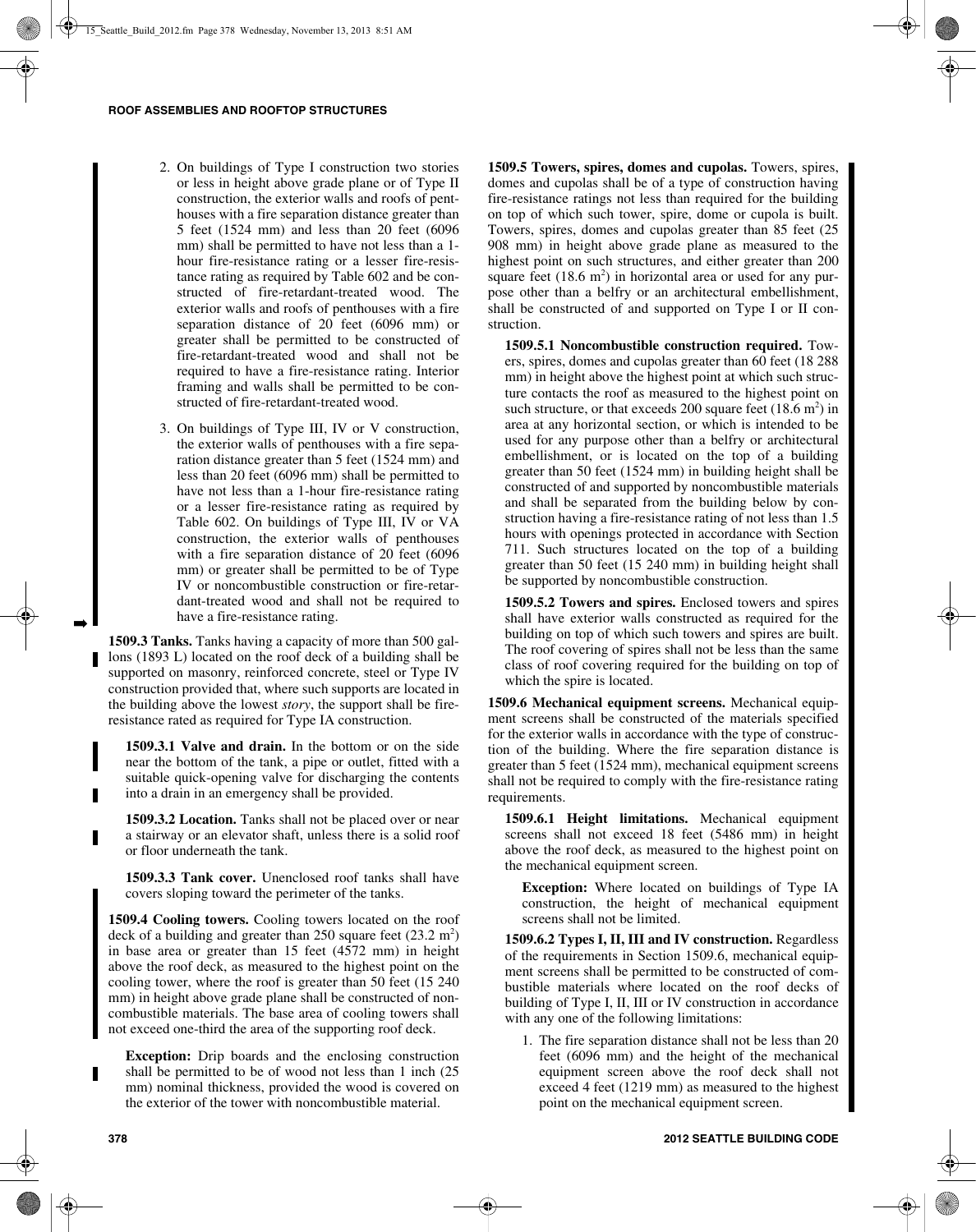- 2. The fire separation distance shall not be less than 20 feet (6096 mm) and the mechanical equipment screen shall be constructed of fire-retardant-treated wood complying with Section 2303.2 for exterior installation.
- 3. Where exterior wall covering panels are used, the panels shall have a flame spread index of 25 or less when tested in the minimum and maximum thicknesses intended for use with each face tested independently in accordance with ASTM E 84 or UL 723. The panels shall be tested in the minimum and maximum thicknesses intended for use in accordance with, and shall comply with the acceptance criteria of, NFPA 285 and shall be installed as tested. Where the panels are tested as part of an exterior wall assembly in accordance with NFPA 285, the panels shall be installed on the face of the mechanical equipment screen supporting structure in the same manner as they were installed on the tested exterior wall assembly.

**1509.6.3 Type V construction.** The height of mechanical equipment screens located on the roof decks of buildings of Type V construction, as measured from grade plane to the highest point on the mechanical equipment screen, shall be permitted to exceed the maximum building height allowed for the building by other provisions of this code where complying with any one of the following limitations, provided the fire separation distance is greater than 5 feet (1524 mm):

- 1. Where the fire separation distance is not less than 20 feet (6096 mm), the height above grade plane of the mechanical equipment screen shall not exceed 4 feet (1219 mm) more than the maximum building height allowed;
- 2. The mechanical equipment screen shall be constructed of noncombustible materials;
- 3. The mechanical equipment screen shall be constructed of fire-retardant-treated wood complying with Section 2303.2 for exterior installation; or
- 4. Where the fire separation distance is not less than 20 feet (6096 mm), the mechanical equipment screen shall be constructed of materials having a flame spread index of 25 or less when tested in the minimum and maximum thicknesses intended for use with each face tested independently in accordance with ASTM E 84 or UL 723.

**1509.7 Photovoltaic systems.** Rooftop mounted photovoltaic systems shall be designed in accordance with this section.

**1509.7.1 Wind resistance.** Rooftop mounted photovoltaic systems shall be designed for wind loads for component and cladding in accordance with Chapter 16 using an effective wind area based on the dimensions of a single unit frame.

**1509.7.2 Fire classification.** Rooftop mounted photovoltaic systems shall have the same fire classification as the roof assembly required by Section 1505.

**1509.7.3 Installation.** Rooftop mounted photovoltaic systems shall be installed in accordance with the manufacturer's installation instructions.

**1509.7.4 Photovoltaic panels and modules.** Photovoltaic panels and modules mounted on top of a roof shall be listed and labeled in accordance with UL 1703 and shall be installed in accordance with the manufacturer's installation instructions.

**1509.8 Other rooftop structures.** Rooftop structures not regulated by Sections 1509.2 through 1509.7 shall comply with Sections 1509.8.1 through 1509.8.5 as applicable.

**1509.8.1 Aerial supports.** Aerial supports shall be constructed of noncombustible materials.

**Exception:** Aerial supports not greater than 12 feet (3658 mm) in height as measured from the roof deck to the highest point on the aerial supports shall be permitted to be constructed of combustible materials.

**1509.8.2 Bulkheads.** Bulkheads used for the shelter of mechanical or electrical equipment or vertical shaft openings in the roof assembly shall comply with Section 1509.2 as penthouses. Bulkheads used for any other purpose shall be considered as an additional story of the building.

**1509.8.3 Dormers.** Dormers shall be of the same type of construction as required for the roof in which such dormers are located or the exterior walls of the building.

**1509.8.4 Fences.** Fences and similar structures shall comply with Section 1509.6 as mechanical equipment screens.

**1509.8.5 Flagpoles.** Flagpoles and similar structures shall not be required to be constructed of noncombustible materials and shall not be limited in height or number.

## **SECTION 1510 REROOFING**

**1510.1 General.** Materials and methods of application used for recovering or replacing an existing roof covering shall comply with the requirements of Chapter 15.

**Exception:** Reroofing shall not be required to meet the minimum design slope requirement of one-quarter unit vertical in 12 units horizontal (2-percent slope) in Section 1507 for roofs that provide positive roof drainage.

**1510.2 Structural and construction loads.** Structural roof components shall be capable of supporting the roof-covering system and the material and equipment loads that will be encountered during installation of the system.

**1510.3 Recovering versus replacement.** New roof coverings shall not be installed without first removing all existing layers of roof coverings down to the roof deck where any of the following conditions occur:

1. Where the existing roof or roof covering is water soaked or has deteriorated to the point that the existing roof or roof covering is not adequate as a base for additional roofing.